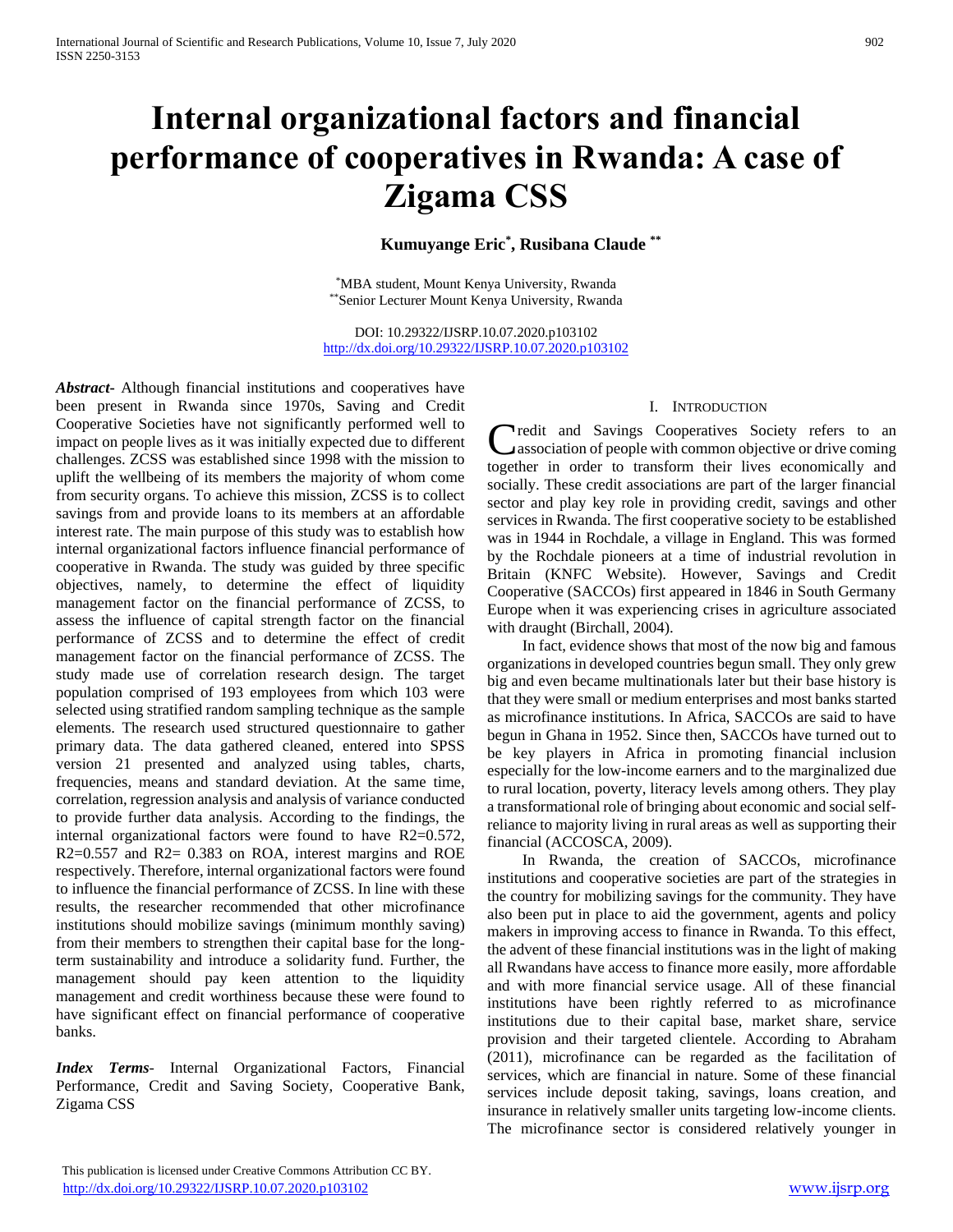Rwanda compared to other parts of Africa. The microfinance sector growth in Rwanda, which can be traced to small selfsupport peasant cooperations (e.g. tontines-ROSCA or ibimina) would only accelerate after the formation of Banques Populaires du Rwanda or Union des Banques Populaires du Rwanda (UBPR) in 1975.

 In 2008 December, a meeting was held at the national level to pave way for effective inclusion of the rural residents into the financial systems. This national dialogue passed a strategy for the integration of the population in the rural areas into the financial realm by creating at least one COOPEC for each Umurenge (sector) all over the country. By the closure of the same, the sector accounted for 125 MFIs.

 These included one hundred and eleven COOPECs, eleven SA and three limited liability companies. Globally, cooperative banks have a crucial part to play in the economic stimulus of the country as well as distribution of growth (Barney, 2011). Banks as well as cooperatives channels funds from depositors to (small) investors hence linking economic players of the nation. Cooperative banks are instrumental to building a nation by the services they offer such as credit provision and safeguarding the funds contributed from members (Capone, 2010). For this reason, studies seeking to improve cooperative banks performance have increased tremendously (Capone, 2010; Barney, 2011; Cook & Heiser, 2011).

 However, various factors affect the performance of these organizations. The factors can be categorized as external or internal factors. For external factors, the organization may not have full control of them and hence can do little to improve its performance. Organizational internal factors are those factors that are within an organization, in this case a cooperative bank, that influence the organizational performance. According to Capone (2012), the management decisions play a bigger part in determining the internal factors in an organization. Cook and Heiser (2011) explain that these internal factors can be manipulated by the management in order to enhance the performance of the organization. According to Daft and Marcic (2016), internal organizational factors are those factors that are within an organization and can affect the performance of the organization. These factors represent the strength or weakness of an organization. They include the resources that are available within the organization setting. Some of these factors include capital, human resource, technology, assets and liquidity, among others.

 Zigama Credit and Saving Society (ZCSS) is a saving and cooperative providing financial service with a cooperative status. It is a cooperative whose members are mainly from three security institutions. These include, The Rwanda Defence Force (RDF), Rwanda National Police (RNP), and Rwanda Correctional Services (RCS). It was incorporated in Rwanda under Law 31/1988 of the 12<sup>th</sup> October 1988 on the Organization of Cooperative Societies. It is licenced by the National Bank of Rwanda (BNR) Instructions no. 06/2002 governing Micro-Finance Institutions. For more than 25 years now, ZCSS has been playing a significant role in transforming its members' lives and uplifting their living standards. It has been doing this by providing savings services as well as providing credit to the members at competitive interest rate.

#### **Problem Statement**

 Although financial institutions and cooperatives have been present in Rwanda since 1970s, Saving and Credit Cooperative Societies have not significantly affected people lives as it was initially expected. It was expected that Rwandan would have been included in financial services by 2020. The level of financial inclusion achieved by 2018 was 89% showing that 11% of the Rwandan people are excluded in accessing financial services. (MINECOFIN, 2019). In light of this, the presence and flourishing of SACCOs in Rwanda have not been able to accomplish much in comparison to other conventional financial institutions like commercial banks. According to BNR (2019), the financial sector is still dominated by banks with 66.1% of total financial system assets while MFIs and SACCOs contribute only 6.4%. These statistics show that, despite the fact that SACCOs cover wide geographical areas compared to banks including the rural areas, they are still lagging behind in their performance. SACCOs are established to cater for particular needs of its members, but this has encountered different challenges that have negatively influenced the financial performance of the SACCOs.

These challenges have been highlighted in literature for example by Mvula (2013) who presents various concerns that affect performance of savings and credit cooperatives in Malawi. Some of the issues he points out are insufficient capital, poor loan portfolio management, governance related factors, unprofitability, liquidity problems and noncompliance. Further, Mmari and Thinyane (2019) discuss the main factors that affect financial performance of savings and credit unions and other microfinance institutions like cooperative banks as weak regulatory framework, limited services and products, insufficient marketing strategies and poor public image. However, the effect of interest rate charged and the rate of loan repayment on Sacco performance is yet to be established.

 Regardless of the significant role and contributions of SACCOS in provision of financial services to those previously excluded, they are facing diverse challenges which eventually end up affecting their financial performance. The main challenges affecting the effective performance of ZCSS is in relation to internal organizational factors. This study therefore investigated some internal organizational factors, namely, liquidity management, capital strength and credit management effect on financial performance of cooperative banks in Rwanda taking a case of ZCSS.

The main objective of this study was to determine the effect of internal organizational factors on the performance of cooperative banks in Rwanda taking a case study of ZCSS, Rwanda. The specific objectives guiding the research were:

- i) To determine the effect of liquidity on the financial performance of ZCSS, Rwanda.
- ii) To assess the influence of capital strength on the financial performance of ZCSS, Rwanda.
- iii) To determine the effect of credit worthiness on the financial performance of ZCSS, Rwanda.

#### II. LITERATURE REVIEW

 As described by Robinson (2001), microfinance is considered as the provision of financial services in smaller units targeting the low-income earners and the marginalized. These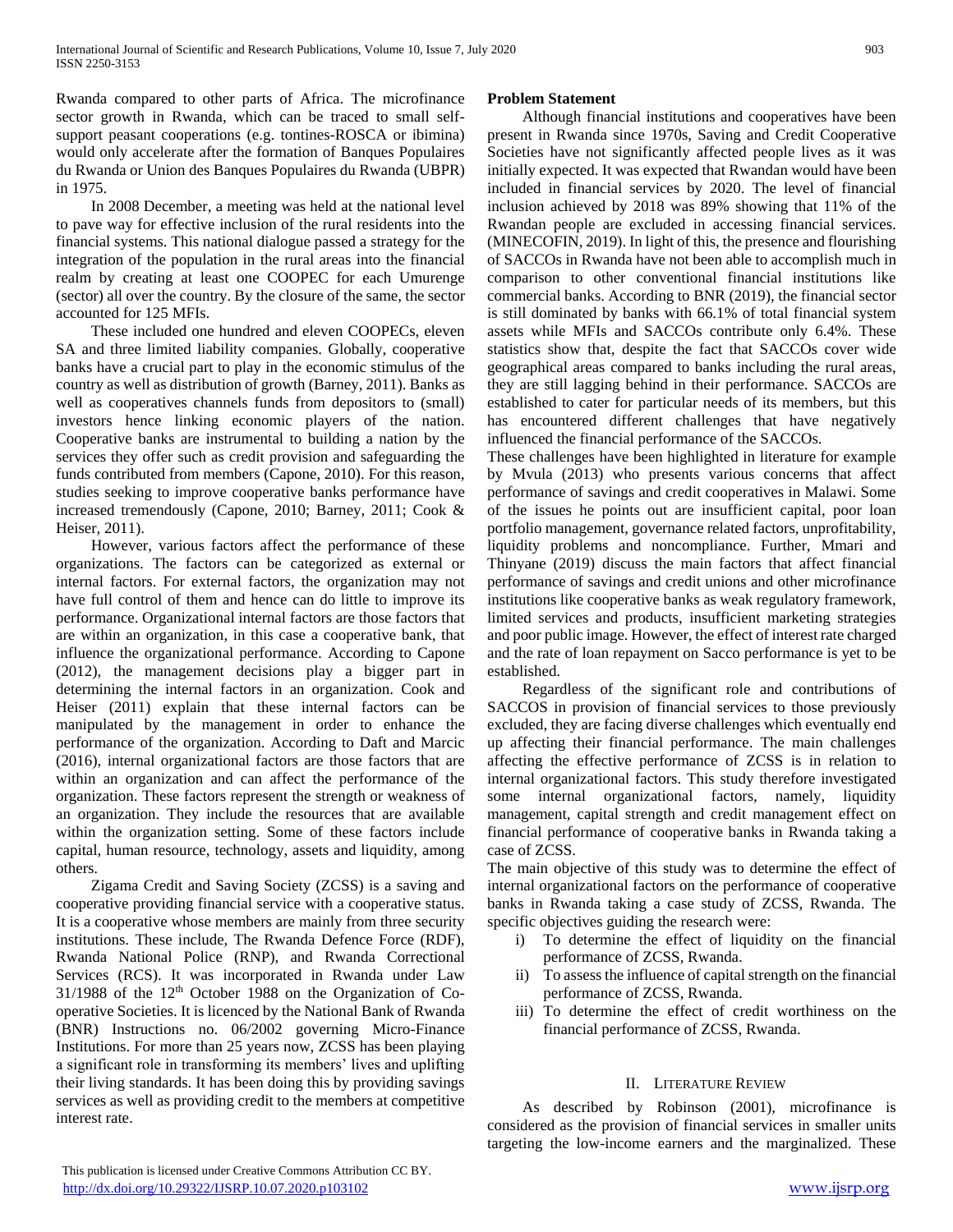financial services include savings services, credit provision, insurance, money transfer and other services. A microfinance institution therefore provides similar financial services to a commercial bank only that it is geared towards providing such to their members. In addition, it provides such financial services with more flexible terms and conditions as well as at more affordable costs. The objective of such micro financing services is to serve the financial needs of those who have been excluded by banks due to their salary status or their lack of collateral. The financing services provided enable micro and small as well as the medium enterprises to grow their business operations by providing additional capital and technical advice. Other members could seek such financial assistance to be able to meet immediate and emergency family cases related to food, health or education. Therefore, microfinance has become a practical means for the lowincome earners to secure their economic status and living conditions. It smooth out the fluctuation of income for poor households and enable them to manage their limited resources (Robinson, 2001).

 Further, microfinance provide a safe means for the management of finances for the poor and the rural residents. Through the savings services, the microfinance institutions mobilize their members to keep some savings out of their income for the future need. This saving facility enable the poor and other members to keep safely some finance for future use. This in itself enable households to manage their finances better. One of the driving force of the micro financing is the realization that the members have variety of financing need and demands. It has been recognized as an effective tool in fighting poverty and in promoting the living conditions of many rural residents (Basu *et al.*, 2000). However, MFIs and cooperatives can provide financial services to their members if the institutions are financially sustainable (Wanyama 2008). Various factors affect the financial performance of these institutions. These factors can be grouped into external factors and internal factors.

 According to Daft and Marcic (2016), internal organizational factors are those factors that are within an organization and can affect the performance of the organization. These factors represent the strength or weakness of an organization. They include the resources that are available within an organization setting. In contrast to the external factors, an organization has much control of the internal factors. Therefore, there is need for effective management of these factors, which can greatly influence the financial performance as well as their operational performance of organizations. Cook and Heiser (2011) explain that internal factors are experiences within an organization and that the commercial banks can be able to manipulate them to perform and these factors are unique in every bank. This research concentrated on liquidity, capital strength and credit worthiness as the selected internal organizational factors.

# **Liquidity**

 As stated by Aver (2008), to measure liquidity, the cash and cash equivalent are used and divided by the total asset. The result of this shows high liquidity if the ratio is greater than one and low liquidity if the ratio is less than one. Maintaining high liquidity is important for banks, which could help them in times of dire need. This enables banks to avoid costly borrowing at such time of needs. Insufficient liquidity has led to many financial institutions

 This publication is licensed under Creative Commons Attribution CC BY. <http://dx.doi.org/10.29322/IJSRP.10.07.2020.p103102> [www.ijsrp.org](http://ijsrp.org/)

to fail in their operation and in some case resulted in closure of the said banks (Bibow, 1995). However, it is worth noting that holding liquid assets represent an opportunity cost for the bank of possible greater return. Aver (2008) established out that a positive and statistically significant correlation exists between bank liquidity and bank performance. Yet, in the time of economic instability, banks may opt to hold more liquid assets to cover for any possible risks associated with the instability. Derbali (2011) in his findings noted that there exists negative link between bank liquidity levels and its performance.

 According to ZCSS treasury management (2019), the function of liquidity management is assumed by the treasury department. This department has the following objectives. First, it is mandated to organize and manage the available funds efficiently in order to increase profit following the laid down regulatory requirements. Secondly, to follow up on any investments of the surplus funds to ensure that the fund leaps maximum returns while maintaining low cost of the fund. Third, the department has an objective of maintaining a healthy investment portfolio. Fourth is to minimize returns from forex operations and lastly, to minimize non-performing investments. ZCSS therefore invests its surplus funds in the Treasury bonds, Term deposits, Forex market or investment in shares (Capital market).

 According to Betty (2008), one of the main components, showing the availability of cash in an organization is the working capital. The working capital in fact tracks the changes of current asset against current liabilities. In response to the general sales levels. The treasury department will offer the way forward whenever there are any changes in the regulation on the working capital as well as on the cash requirements. In order to ensure that sufficient cash is always there for usage to meet daily operations, ZCSS treasury department should remain focused in its functions and objectives.

# **Capital Strength**

 According to Cook and Heiser (2011), capital is one of the major factors within the bank internal operations that influences the performance of the bank. If it is adequately managed, the capital in a banking institution can enhance the financial performance of the bank. According to Chandler and McEvoy (2010), capital can be seen as the owner's contributions in terms of funds. These contributions are availed to support the banking operations and also preserved to be a reserve to go to in cases of liquidity constraints. It consequently creates both funds for operating, the working capital, as well as a reserve in future needs. Accordingly, therefore, capital has two main functions for a banking institution. First, it provides for liquidity, that is shortterm function and secondly it provides for stability, that is, longterm function. As analyzed by Athanasoglou et al. (2005), capital also is a preserve in times of financial distress.

 According to Okore (2011), a bank that is well capitalized is less likely to be exposed to risks and can therefore build on this perception to build a greater market share. Capital strength is therefore described in terms of the ratio of equity to assets. The higher this ratio is, the better the capital strength of the organization. Since capital provides a buffer zone for time of distress, maintaining capital strength can be seen as a good management practice. In addition, those banks with stronger capital base are perceived to have a safer net to invest in or put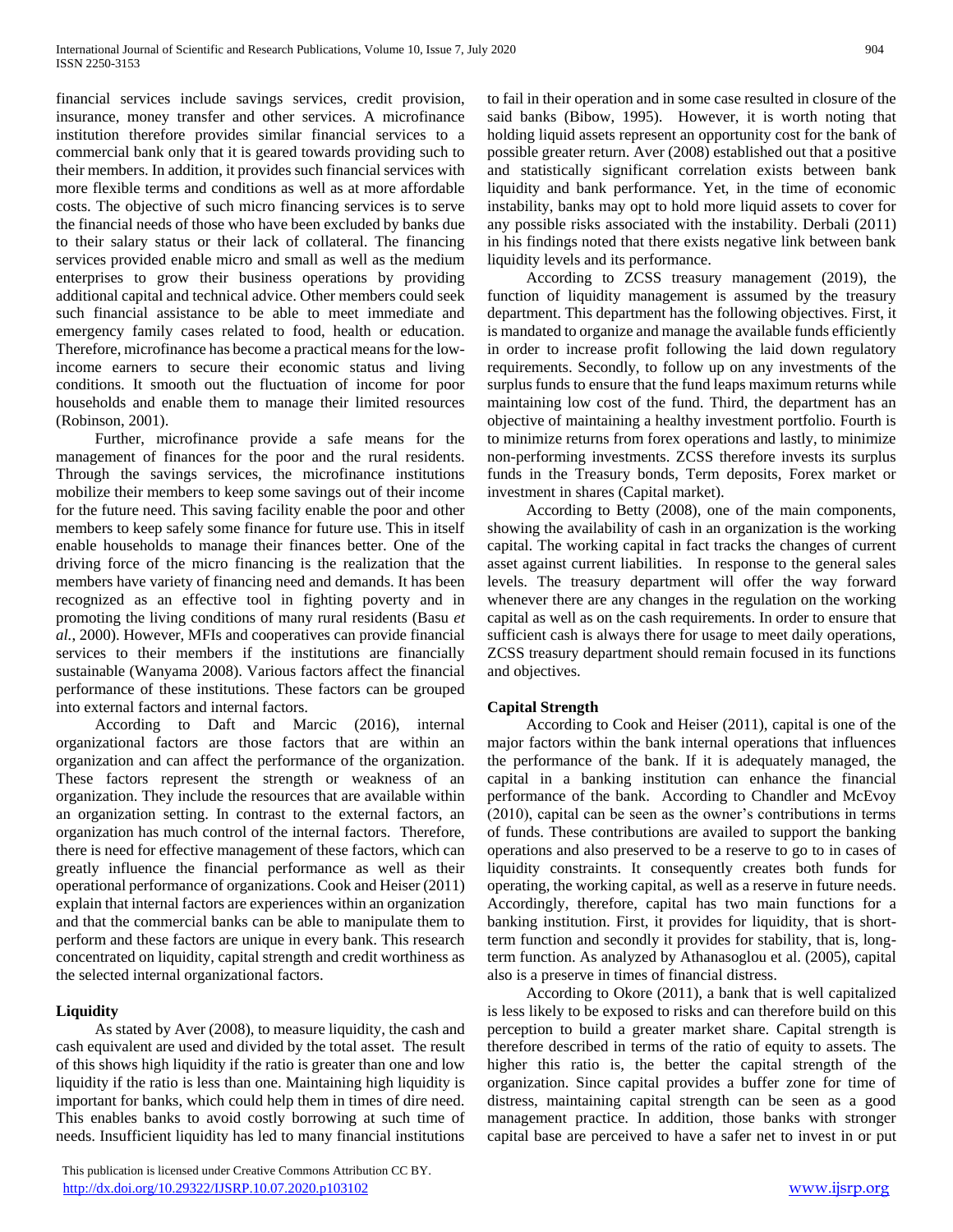deposits in. This angle of argument is supported by Danny (2014) explaining that banks with capital strength are highly likely to be insured from adverse events that can lead to bankruptcy. According to Migai (2010), banks have capital strength also have greater opportunity to grow since they can be able to have funds to seize opportunities as they come. Thus, such banks can be able to increase market share, increase their operation capacities and hence increase their financial performance.

 Following these arguments, Kithinji (2010) concludes that capital strength is a key internal factor that commercial banks can be able to control for enhancing their financial performance. Moreover, the banking industry operates in a very volatile environment. This is especially so for developing countries with Rwanda included. As Chandler and McEvoy (2010) elucidates, banks need to be able to manage their internal factors if they are to remain competitive and be able to support their operations for longer period. Okore (2011) concludes that various risk are associated with too much capital and therefore, banks should be strategic in their management decisions and activities.

#### **Credit Worthiness**

 The term credit worthiness refers to the ability of a borrower to repay the credit given to him/her. Though the functions played by the credit in an economy cannot be ignored, banks should investigate the credit worthiness before they give any credit to potential clients. Moreover, many microfinances and SACCOs have failed due to inability to assess fully the credit worthiness of their clients. Loan repayment depends on the capability of the loan holder to pay back the loan and its interest. It is during the loan processing when the loan application should be seriously scrutinized and securities of the loan be examined. When the loan officer/analyst and/or the credit manager is evaluating your loan application, he wants to know whether by lending you money he can get his money back and earn some profit on it from you. Before institution approves a loan application, it needs to evaluate if the business can repay the loan with interest for the period in question to avoid loan default (Chandler & McEvoy, 2010).

 In most of the African countries, loan repayment is faced with various factors caused by the borrowers. Other factors also relate to poor management of the lending institutions. Bagachwa (2007) in his study found that repayment of loans in Africa is faced with myriad of challenges. This has made the loan performance in many lending institutions to be one of the biggest challenges that banking and other financial institutions have to deal with. For instance, in Tanzania, commercial banks face 14% to 20% loan repayment problems while in Ghana agricultural loan face 45% of repayment problems.

 Besley (2003) in his study discusses how loan repayment in Africa and other developing countries differ from loan repayment in developed countries. In his comparative analysis, he observed that the loan repayment in developing countries is coupled with challenges like poor institutional infrastructure, inadequate management skills, insufficient regulatory framework and followup. In addition, failure for MFIs and SACCOs to institute proper appraisal procedures have tended to aggravate the situation. Another factor that the author highlights is the poor condition of the rural in Africa who have failed to meet their loan obligation to the SACCOs they belong.

Most of ZCSS members are salaried while others have regular and active accounts with the bank. What makes ZCSS unique in the industry is the recovery system that is done almost every day. the recovery system is largely on the following lines: i) Automatic recovery from payroll and current accounts; ii) Management of late loan repayment and iii) Management of the non-performing loan. According to Cook and Heiser (2011), operational inefficiency has also hindered the loan repayment experienced among many microfinance institutions. As a matter of fact, operational efficiency in a bank can enhance its financial operation and could lead to better financial performance. Operational efficiency is one of the key internal factor that points to the efficient management practices within an organization. The quality and the performance measure of the management can therefore be seen when a firm is able to operate efficiently and meet its targets within the require timeframe (Jason, 2006).

 According to Bonfim (2009), operational efficiency in a commercial bank and cooperative banks is to be seen in its loan performance. The better the loan performance in a bank, the better the operating efficiency and consequently, the better the quality of management. In addition, loan performance, which is highly dependent on the credit appraisal procedures can lead to the financial performance of the bank. Similarly, operating costs in a bank can reveal the quality of management as an internal factor driving operational performance (Athanasoglou et al., 2005). Meanwhile, Bonfim (2009) further expounds that operational efficiency can lead to profitability as well as increased market share for a bank. This therefore calls for vigilant performance among the commercial banks in order to gain competitiveness. However, banks should not fail to practice credit appraisal for the sake of gaining market share.

 Musyoki (2011) in his study found that there is a significant and positive correlation between asset quality management and performance in Kenya commercial banks. This clearly indicate that there is need for a better asset quality management in commercial banks and cooperative banks in order to ensure improved financial performance. In general, the results show that even though the banks in Kenya score highly in terms of efficiency, there is still a room for improving the operations to achieve full efficiency. The study established that during the study period, commercial banks increased in their total productivity, which coincided with technological development over the study period.

 Another study by Ngetich (2011) focuses on the empirical analysis of the commercial bank's efficiency and performance in Kenya. This study concluded that banks with effective and efficient management, credit lending policy, credit portfolio, labour productivity, information technology, risk and quality management could perform twice better in terms of operations. This is centrally to the performance of banks that do not apply proper management of internal factors are not aligned with organization goals and objectives.

 Kithinji (2010) explains that whenever the cost of operations increases from external factors for financial institutions, only banks that nurture good management skills and expertise to cut down on the cost will realize a boost in their performance. Migai (2010) adds that internal factors that contribute to the financial performance of commercial banks should be well managed. These factors are diverse and it is the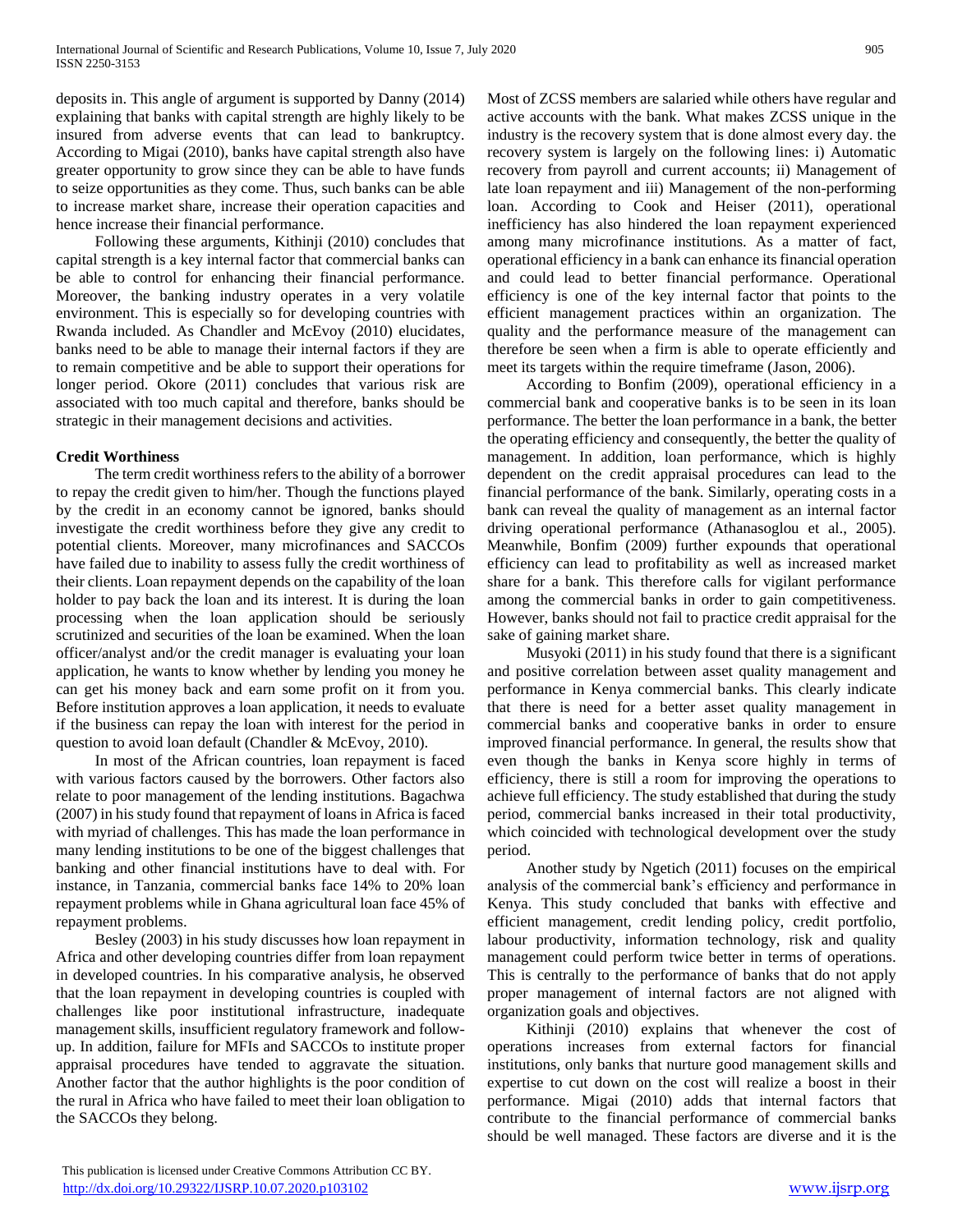work of the management to determine the key factors and put more resources on them.

## **Financial Performance of Cooperatives**

 For Stoner (2003), performance is defined as capacity for an entity to work successfully towards a sustainable growth and provide responses either to internal or external opportunities and threats. Furthermore, Stoltenberg and Anderson (1995) posited that, performance refers to how successful an entity is, basing on its smooth utilization of available resources to attain its missions, goals and objectives. The main source of revenue that ZCSS generates is earned from loans issued to its clients, commissions and other banks services, therefore, analysis of the loan and its management is the key activities of ZCSS. The financial performance therefore depends on those factors among others.

The measurement of financial performance of organizations is a subjective one. However, the measurement of financial performance is recognized as the key indicator of how well SACCOs and other MFIs are performing. It therefore needed to provide the key financial indicators that can ensure confidence among many of the key players in the market. According to Kiama (2014), one of the key measures of performance in SACCOs can be seen in terms of resource utilization. In terms of financial indication, this resource utilization is expressed in ration form that measures how well the assets have been utilized to provide returns for the company. This is the common measure well known as return on assets. Financial institutions and other organizations are required to report their performance and therefore need to track performance in relation to the return on assets.

 Financial performance of MFIs, SACCOs and other organizations can also be measured in terms of return on equity. This measures how well a firm is able to put the equity it has to better use in generating returns. In addition, financial institutions can be able to measure their financial performance through determining the interest margins. This refers to the difference between the interest charged on loans to borrowers and the interest paid by the banks for the use of money to depositors. An interest margin is the area in which banks are said to gain profit from. This is because provision of credit is one of the main activities of a bank (Fiorillo, 2006).

# **Empirical literature**

 Empirical review is referred to as the existing literature by previous studies on the research subject relevant to the study. In the empirical review, a research tends to investigate the previous studies that are more related to the study variables and analyze their findings. The objective is to guide the researcher in identifying areas of research, identifying concepts and providing a research gap as well as a critical review.

 Botti, Corsi and Zacchia (2018), conducted an empirical research on the European microfinance network with an object of establishing the role played by MFIs in Europe. The core objective of the study was therefore to explore the mission, target, social and financial impact of microfinance to the society at large. Using survey questionnaire, the research covered 394 micro lenders in 16 European countries from 2006 to 2015. The results revealed that financial performance of these microfinance institutions was promising with ROE ranging from 3.1% to 13.1% while ROA ranged from 3.0% to 12.5%. In addition, the results findings

 This publication is licensed under Creative Commons Attribution CC BY. <http://dx.doi.org/10.29322/IJSRP.10.07.2020.p103102> [www.ijsrp.org](http://ijsrp.org/)

showed that majority of the MFIs have impacted on the social welfare of the members and community at r-squared of 0.782. The researchers therefore recommend that the policy makers and key players in the microfinance institutions should ensure that the MFIs are performing and have necessary resources for sustainable performance.

 On his part, Nduba (2018) did an empirical study in Congo. The research concentrated on the factors affecting the financial sustainability of MFIs. The population was made up of 3218 customers of MFIs and from which a sample 355 customers was selected. The research used descriptive research design and questionnaire made up of both open-ended and closed-ended questions. Using SPSS and excel, the research findings were presented using tables, graphs and frequencies. The results showed that around 64% of clients had taken loan from MFIs with 35% having a guarantor while 31% used assets as security. The results further revealed that the sustainability of the MFIs is highly dependent on the performance of loans with R squared of 0.738. The regression analysis output showed the F-statistics of 1310 revealed the model to be significant. The researcher recommends that MIFs to strengthen loan processing to reduce loan defaults.

 In another related research, Wafula (2016) investigates the various factors that affect the sustainability of microfinance institutions in Kenya. In this study, the goal was to determine the influence of liquidity level, operating expense, profitability, leverage of the institutions on the financial sustainability of MFIs. Using descriptive survey research design, the research collected data from 44 MFIs through structured questionnaire and interview guide to key informants. The findings revealed that liquidity  $(r=$ 0.7), capital adequacy  $(r=0.645)$  and leverage  $(r=-0.731)$  are significantly correlated with financial stability with, and while performance  $(r=-0.128)$  is not. The multiple regression analysis revealed that the model was significant with F-statistics of 38.579 and p-value=0.007.

 Frank, Mbabazize and Shukla (2015) in their research investigated the service terms provided by SACCOs on the members' economic development in Kenya. The research took a case study of Zigama CSS. The main guiding the research was to find out whether the terms attached to the services provided by ZCSS has an impact on the socioeconomic development of members. The research adopted a cross sectional, correlational and survey research designs. Primary data was collected using questionnaire, interview and observation. The findings revealed that there exists a positive and strong correlation (r-0.695) between services provided by Zigama and the economic development of members. The regression analysis show that the model is significant with t-statistics, t=2.374. The researchers recommended that there is need for awareness among the members in relation to terms and conditions applied in the provision of services like credit.

 Further, a research by Mwangi and Wambua (2016) on the factors influencing performance of SACCOs in Kenya took a case study of UNTAS SACCO. In this research, the main objective was to determine those factors that have an influence on the performance of SACCOs. The factors identified in this research were organizational culture, structure, leadership capacity and rewarding practices. The research design used a case study design adopting descriptive analysis and collected primary data using a structured questionnaire. The targeted population was 96 senior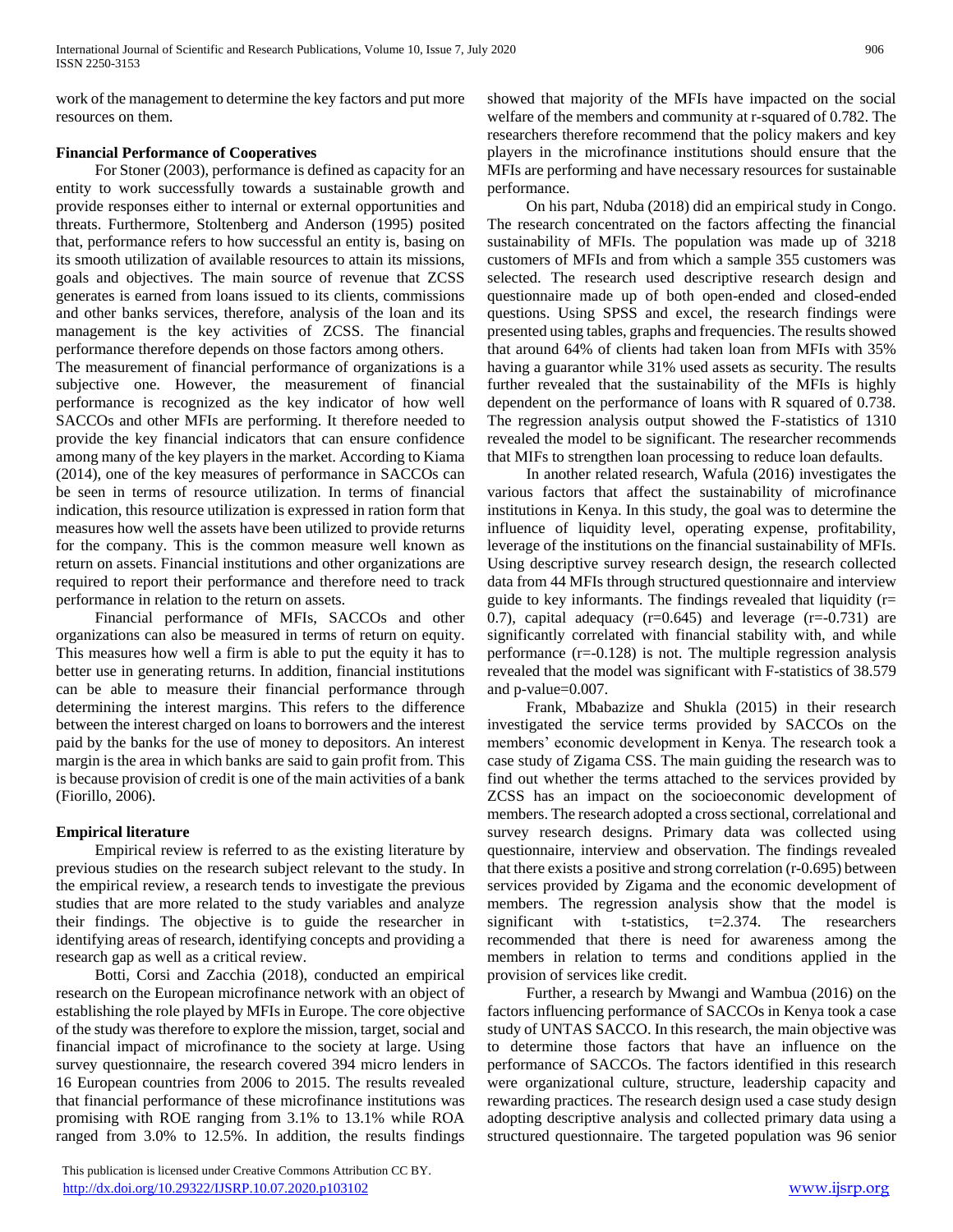staff from which a sample of 50% that is 48 was selected. All the selected factors were found to be significantly and positively related with performance, namely Organizational culture (0.440), structure (r=0.568), leadership (r=0.375), rewarding practices  $(r=0.388)$ . The F-statistics  $(F=9.25)$  showed that the regression model was significant with an R-square of 0.481.

Mmari and Thinyane (2019) conducted an empirical research on factors influencing performance of SACCOs in Maseru District, Lesotho. While adopting a cross sectional research design, the researchers collected primary data from a sample of 369 respondents drawn from all the 23 SACCOs in the study area. The primary data was collected using structured questionnaire. Seven factors were considered for analysis and among these was loan delinquency ratio, growth of share capital, among others. The results of this research showed that the loan delinquency was high since the ratio was less than 1% of the total loans. It also revealed that the SACCOs performance was good in relation to share capital of the members because they had a strong capital base that enabled them to operate smoothly.

#### **Theoretical framework**

 According to Kothari (2004), theoretical framework refers to a group of interconnected concepts, expressed in a theory form though not necessarily worked upon very well. This study was based on neoclassical theory and efficient structure theory.

#### **a. Neo-classical theory**

 Neo-classical theory of a firm is a theory that can be traced back to Honohan (1997). The theory explains how firms can be efficient in their operations. For instance, technical efficiency, which is derived from this theory, assumes profit-maximizing behavior of a firm. A bank can be able to achieve technical efficiency by having well trained personnel as well as employing machines and technology that are more efficient in operation. A bank can on the other hand become inefficient if technically, it adopts poor technical approach or lack adequately trained staff. In the process of installing new technology, the bank may experience delays since the diffusion of technology is not automatic nor is it instantaneous. However, Derbali (2011), in the X-inefficiency posit that the inefficiency does not occur due to delay in installing or up taking a new technology, but rather on the internal organization of how to deal with this process. Similarly, lack of a certain skill should not be the main cause of inefficiency, but on how to handle the challenge that the bank faces. This implies that the efficiency of a firm is more to do with the management action rather than resource availability.

 The neo-classical theory applies in this current study, which is concerned with determining the effect of internal organizational factors on the performance of cooperative banks in Rwanda. The theory postulates that firms can achieve efficiency and hence financial performance for technical reasons. In order to be more efficient in provision of these services, the theory postulate the need for internal management of the resources. Therefore, the efficient performance of a bank is solely dependent on the internal operation of the organization. Without such care, even adequate resource availability can turn ineffective if the firm internal management is up to the task (Makiyan, 2003; De Grauwe (2008),).These reasons are due to internal organization management of the resources. It therefore implies that the

organizational performance can be achieved through internal organizational factors.

## **b. Efficient structure theory**

 The efficient structure theory originated first with Demsetz in 1973. This theory was first proposed as an alternative to organizational performance tied to the market structure arguments on performance (Bibow, 1995). The efficiency structure hypothesis holds that when a bank operates in an efficient way, it is going to gain a competitive advantage due to reduced costs of operations that effectively influence the pricing of its services. This implies that the differences created in the operational costs between competitors can end up creating different market share between the competitors. This end up bringing about market dominance for one firm while others may have a lower market share. It consequently shows that firms with efficient operation may end up dominating in a market because of their efficiency (Aver, 2008; Derbali, 2011).

 When these arguments are applied in the banking industry, this theory clarifies that only those banks, whose operation is more efficient in comparison to theirs, are more likely to gain higher profits. These profits result from the associated low costs of operational whenever there is efficiency in the bank. Such banks may end up holding a bigger market share due to their related lower pricing of their products and services. This theory therefore relates with the current study because efficient management of internal organizational factors can lead to lowering operating costs within a bank and therefore resulting into better financial performance. For instance, efficient credit management in ZCSS can save the organization from high costs related to loan recovery.

#### **Conceptual framework**

 A conceptual framework aims at developing a comprehensive situation. Naughton (2016), argue that conceptual framework refers to opinions concerning the interaction and correlation between independent and dependent variables and indicating the relationship in Figures 2.1.



**Figure 1: Conceptual Framework. Source: Researcher (2019)**

 Figure 1 indicates the study's conceptual framework that comprises of independent and dependent variable. The independent variables in this study are some internal organizational factors, namely, liquidity, capital strength and credit Worthiness. These factors lead to influence the financial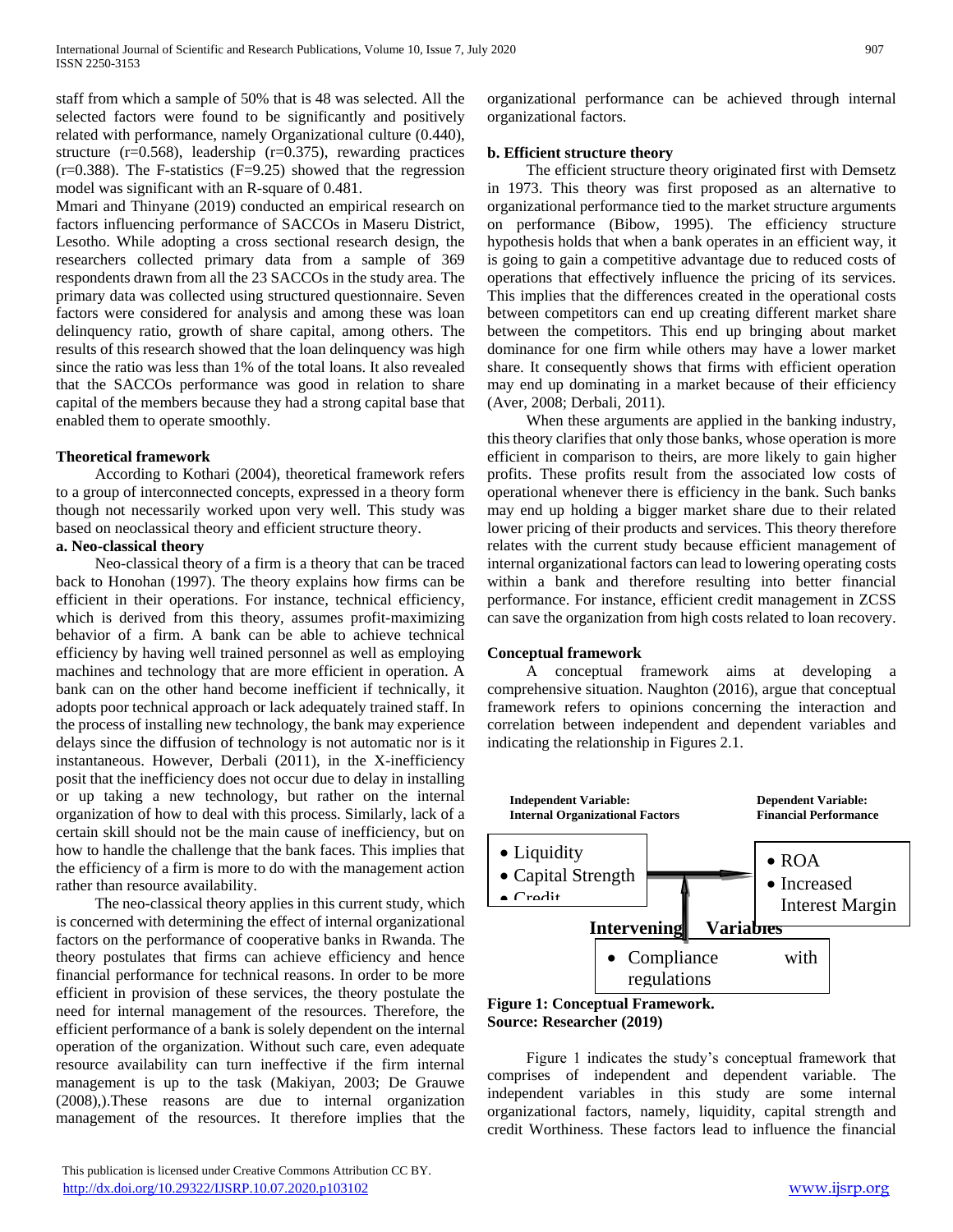performance of cooperative banks, which is the dependent variable. In this regards, the dependents variable will be measured through the following indicators: ROA (return on asset); ROE (return on Equity) and increased interest margin. The figure also shows the intervening variables, which include compliance with regulations and working out problems of activities.

#### III. MATERIALS AND METHODS

 A descriptive research design was adopted by using both primary and secondary data. This helped to describe findings of information pinpointed for several impediments (Caroline, 2010). The design was found to be highly effective when it comes to describing the performance of an organization and hence adopted to analyze the factors influencing performance of ZCSS. In addition, correlational research design was also used. In this, the researcher was able to establish the relationship that exists among the study variables.

 Sample size is defined as the number of people, units and objects chosen in the sample, Kothari (2009) whether the sample is chosen adequately. The researcher used a study population of 193 staff of ZCSS from which a sample size of 103 was determined using Yamane's formula (1967) is used to estimate the sample size.

$$
n = \frac{N}{1 + Ne^2} = \frac{193}{1 + 193 \cdot 0.05^2} \approx 103
$$

Where n is the sample size, N is the total population and e is the sampling error=0.05. In this research project, the researcher used stratified random sampling technique. According to Creswell and Creswell (2017), stratified random sampling technique involves dividing the population into strata within which the elements exhibit similar characteristics. The selection of the sample element within each stratum is then done using simple random technique and according to the proportion of each stratum.

**Table 1: Target Population and Sample Size**

| <b>Categories</b>                                 | <b>Target</b><br>population | Sample size |
|---------------------------------------------------|-----------------------------|-------------|
| Executive                                         | 2                           |             |
| <b>Management Committee</b>                       | 15                          |             |
| Middle Managers                                   | 16                          | 9           |
| Analysts                                          | 62                          | 33          |
| <b>Junior Staff</b>                               | 98                          | 52          |
| <b>Total</b>                                      | 193                         | 103         |
| $\mathcal{L}_{\text{correspond}}$ December (2020) |                             |             |

**Source: Researcher (2020)**

 Primary data was collected using closed endedquestionnaires, which were distributed to the respondents using the technique of dropping the questionnaires to the selected respondents and picked them after answering the questionnaire. The questionnaires were given to them in hard copy and respondents were able to respond by filling in the space provided.

#### IV. RESULTS AND DISCUSSIONS

#### **Introduction**

 This publication is licensed under Creative Commons Attribution CC BY. <http://dx.doi.org/10.29322/IJSRP.10.07.2020.p103102> [www.ijsrp.org](http://ijsrp.org/)

 All the questionnaires were filled and returned representing 100% response rate. Majority of the respondents were male representing 58% of the total respondents while female were 42%. Out of the 103 respondents who participated in the study 15.53%, were in age group 20-29 years; 17.48% in the age group of 30-39 years; 62.14% were aged between 40-49 years whereas 4.85% were aged 50 years and above. 58.25% of the respondents hold bachelor's degree, 19.42% have diploma, 14.56% master's degree and 0.97% with PhD while 6.8% have other professional courses.

#### **Findings on Objective One**

 The first internal organization factor investigated in this research was liquidity management.

**Table 1: Constitution of the liquidity**

| <b>Constitution of the liquidity</b>            |     | %     |
|-------------------------------------------------|-----|-------|
| Equity                                          | 29  | 28%   |
| Interest from<br>loans<br>&                     |     |       |
| Deposits                                        | 13  | 13%   |
| Retained earnings                               | 20  | 19%   |
| Deposits from clients                           | 40  | 39%   |
| Investment returns                              |     | $1\%$ |
| Total                                           | 103 | 100%  |
| $\sim$ 0.000 mga pagawarang $d_{\alpha}$ (2020) |     |       |

**Source: Primary data (2020)**

 Out of the 103 respondents who participated in the study 40 (39%) believe that the liquidity of the bank comes from the deposits from the clients, 29 (28%) are of the view that it is supported by the interests from loans and deposits. Few of them 1 (1%) think that the liquidity is supported by the investment returns. These findings are in line with the findings by Wafula (2016) who found that liquidity has an influence on the financial performance of microfinance institutions in Kenya.

 A short analysis of the Statement of financial position from 2014 to 2018 shows that ZCSS liquidity is made of 76% customer deposits, 19 % is the share capital, whereas the retained earnings supports 3%. The customer deposits are money on the clients' current accounts, voluntary savings and compulsory savings. Customer deposits are term deposits for a determined period and at an agreed interest rate. The ratios are almost the same from 2014 to 2018.

#### **Table 2: Constitution of the cash and cash equivalent**

| <b>Constitution of the cash Equivalent</b> | f                 | $\frac{0}{0}$ |
|--------------------------------------------|-------------------|---------------|
| Promissory notes                           | $\mathbf{\Omega}$ | 0%            |
| Term deposits                              | 20                | 19%           |
| Government security $\&$ other bonds       | 12                | 12%           |
| Cash & cash reserves at BNR                | 29                | 28%           |
| Treasury bills                             | 42                | 41%           |
| Total                                      | 103               | 100%          |

**Source: Primary data (2020)**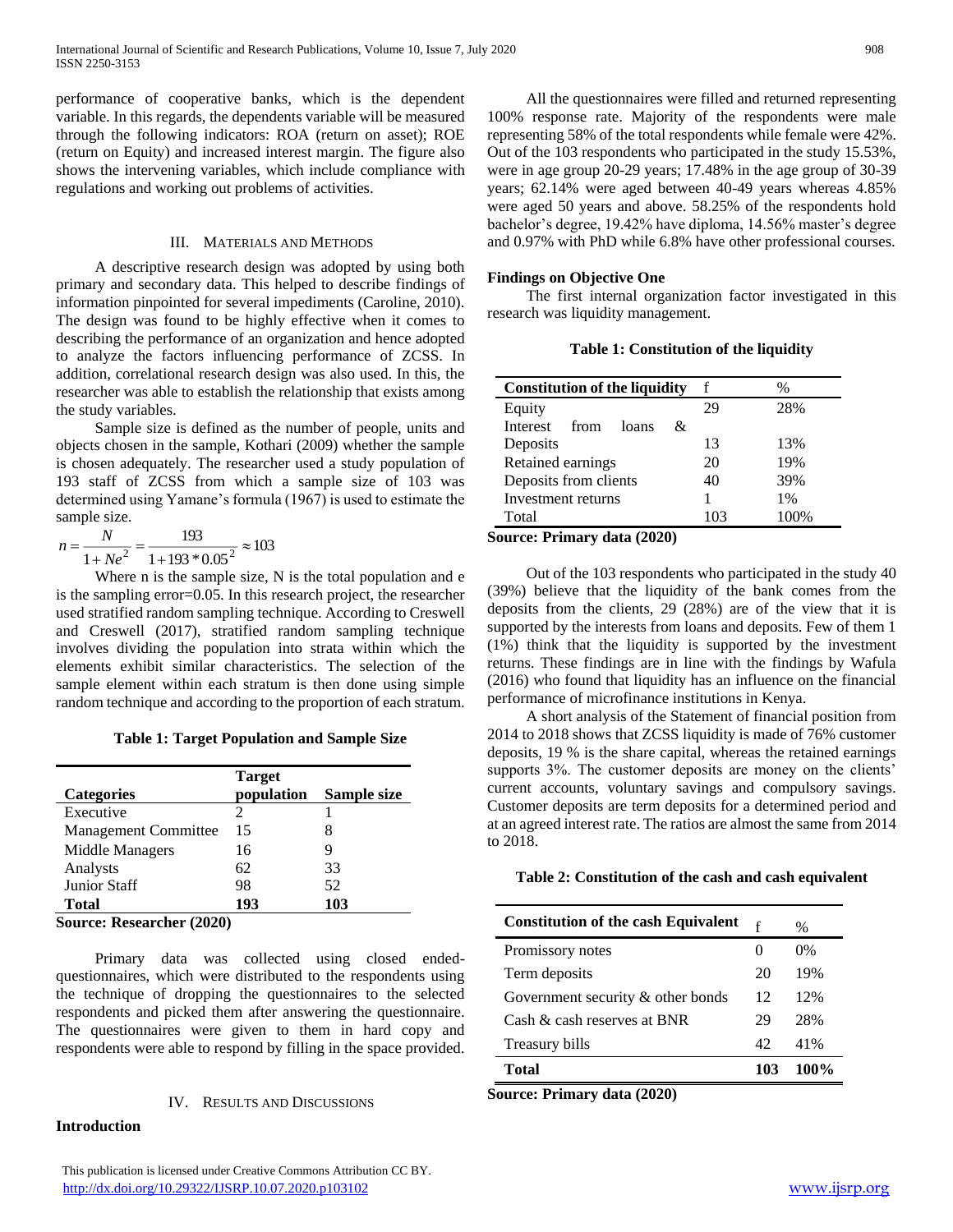As shown in Table 3, majority of the respondents, that is, 42(41%) believe that the cash and cash equivalent of the bank made of Treasury bills. In addition, 29(28%) are of the view that it is made of cash and cash reserves at BNR, 20(19%) think that it is made of term deposits and 12(12%) say that it is made of government security and bonds.

 A short analysis of the Statement of financial position from 2014 to 2018 shows that ZCSS cash and cash equivalent is made of 42% Treasury bills (amount due from other banks), 26% is made of cash and cash reserves at BNR, 26% is also made of government securities and bonds, whereas the remaining 6% is made of other equity investment. The ratios are almost the same from 2014 to 2018.

|  | Table 3: Financing the total assets |  |  |  |
|--|-------------------------------------|--|--|--|
|--|-------------------------------------|--|--|--|

| <b>Financing the total assets</b> |     | $\frac{0}{0}$ |
|-----------------------------------|-----|---------------|
| Loans                             | 59  | 57%           |
| Interest coverage                 | 30  | 29%           |
| Reserves to BNR                   | 10  | 10%           |
| Other investments $&$ financing   | 3   | 3%            |
| Provisions for doubtful debts     |     | 1%            |
| <b>Total</b>                      | 103 | 100%          |
| Roupey Drimow, data (2020)        |     |               |

**Source: Primary data (2020)**

 Different respondents have different views on how the liquidity of the cooperatives finances the assets. Most of the respondents 59(57%) more than half of the total sample think that liquidity covers the loans contracted by the clients. A further 30(29%) said that it covers interests on treasury bills, bonds and other short-term obligations, 10(10%) said that the liquidity is used to constitute the liquidity to BNR, while 3(3%) said it used to finance other investments. Only 1(1) responded that the liquidity is used to create provisions for doubtful debts of the defaulters. Nduba (2018) found that majority of what finances the operations of MFIs are the loans taken by clients.

**Table 4: Liquidity Management by CAMELS Model**

| <b>CAMELS</b><br><b>Management</b><br>bv |    |               |
|------------------------------------------|----|---------------|
| Model                                    | f  | $\frac{6}{9}$ |
| Capital adequacy                         | 21 | 20%           |
| Asset quality                            | 20 | 19%           |
| Management                               | 26 | 25%           |
| Earnings                                 | 13 | 13%           |
| Liquidity                                | 20 | 19%           |
| Sensitivity                              | 3  | 3%            |
|                                          | 10 | 100           |
| Total                                    | З  | $\frac{0}{0}$ |

**Source: Primary data (2020)**

 Different respondents have different views on where ZCSS gets its strength. Most of the respondents 26 (25%) attribute its strength from the management which is able to ensure the safe operations of the institution as they comply with the necessary and applicable internal and external regulations. Other respondents, 21(20%) say that it comes from its capital adequacy which enables it to meet its cash demand, 20 (19%) say that it is from asset quality

 This publication is licensed under Creative Commons Attribution CC BY. <http://dx.doi.org/10.29322/IJSRP.10.07.2020.p103102> [www.ijsrp.org](http://ijsrp.org/)

(loan's quality) and liquidity, 13 (12%) said that it competitive advantage is drown from the earnings, 3 (3%) think that it is from the sensitivity factor. Internationally, those factors are given the followings rates: Management (25%), Capital adequacy and Asset quality (20%) each, Earnings (15%), Liquidity and Sensitivity (10%) each. As Ngetich (2011) pointed out, bank efficiency should be measured in line with the CAMELS model.

**Table 5: Maintaining Liquidity for Daily Operations**

| <b>Maintaining liquidity for daily operations</b> |    | $\frac{6}{9}$ |
|---------------------------------------------------|----|---------------|
| <b>Working Capital</b>                            | 30 | 29%           |
| Short term Finance                                | 20 | 19%           |
| Current Ratio                                     | 19 | 18%           |
| Other Liquid assets                               | 18 | 17%           |
| Cash                                              | 16 | 16%           |
|                                                   | 10 | 100           |
| <b>Total</b>                                      | 3  | $\frac{0}{0}$ |
| $C_{\text{max}}$ . Define the deal (2020)         |    |               |

**Source: Primary data (2020)**

 Different respondents have different views on why ZCSS maintains its liquidity for day-to-day operations. Most of the respondents 30 (29%) say that it is for working capital purposes like issuing loans to the clients, 20 (19%) say it is to finance the short term finance like buying treasury bills and bonds whose maturity is one year and less. Another 19 (18%) say it is to keep the current ratio as a requirement of the central bank, 18(17%) say that it is to finance other liquid assets while, 16 (16%) said that it is to keep the cash ratio and reserves at the BNR. Ngetich (2011) also found the need for maintaining liquidity at optimal levels to ensure smooth operations of the bank.

#### **Findings on Objective Two**

 The second internal organizational factor was capital strength has big effect on the performance of a financial institution.

| Table 6: Determinants of CSS capital strength |  |  |  |  |
|-----------------------------------------------|--|--|--|--|
|-----------------------------------------------|--|--|--|--|

| <b>Determinants of financial performance</b> | f   | $\frac{0}{0}$ |
|----------------------------------------------|-----|---------------|
| Debt Capital ratio                           | 20  | 19%           |
| <b>Investment Returns</b>                    | 30  | 29%           |
| <b>Retained Earnings</b>                     | 30  | 29%           |
| <b>Working Capital</b>                       | 13  | 13%           |
| <b>Members Contribution</b>                  | 10  | 10%           |
| Total                                        | 103 | 100%          |

**Source: Primary data (2020)**

 Out of the 103 contacted respondents 30 (29%) believe that the performance of financial statement is determined by the increase of the retained earnings as well as investment returns. Another 20 (19%) believe that it is determined by debt equity ratio which shows the ability of the company to pay its debts, 13 (13%) say that it is determined by the working capital while only 10 are of the view that it is determined by the members' contribution which constitutes the cheaper source of finance. In line with the findings by Nduba (2018), the findings show that investment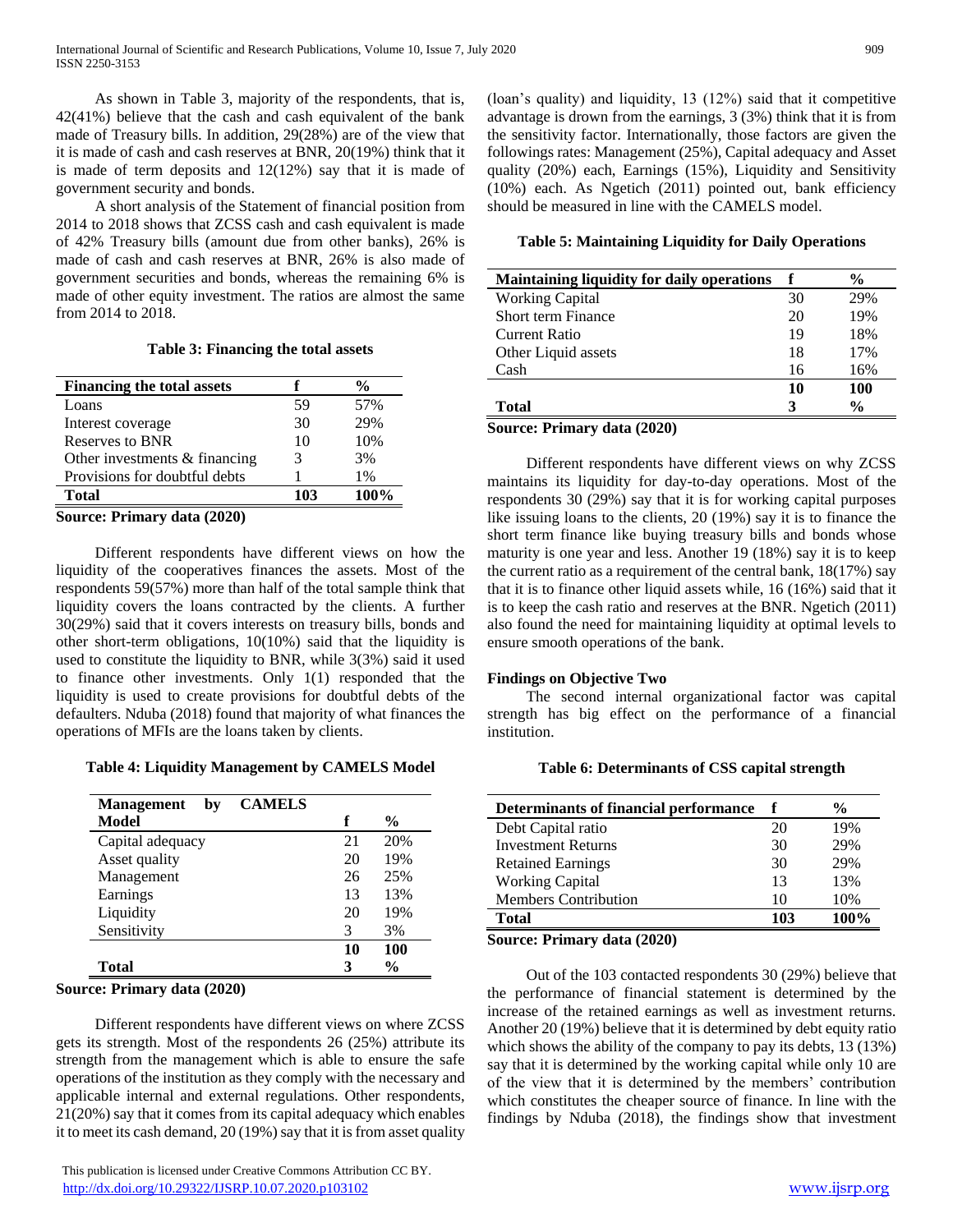returns and members contribution influence the performance of cooperative bank.

**Table 7: Ability of ZCSS to meet the requirements of BNR**

| <b>BNR</b> Requirements | f   | $\frac{0}{0}$ |
|-------------------------|-----|---------------|
| Capital Adequacy        | 30  | 29%           |
| Debt- Equity Ratio      | 15  | 15%           |
| <b>External Capital</b> | 19  | 18%           |
| Debt Ratio              | 20  | 19%           |
| Internal Capital        | 19  | 18%           |
| Total                   | 103 | 100%          |

**Source: Primary data (2020)**

 As shown in Table 8, most of the respondents, that is, 30 (29%) believe that the ZCSS Capital has been adequate enough to enable it sustain in the business. Another 20 (19%) of the respondents believe that ZCSS has been able to maintain its debt ratio to sustain its growth within the range required by BNR. In addition, 19 (18%) the internally generated capital as well as the external capital also supported ZCSS to meet the requirement of the regulator while only 15 (15%) are of the view that it is the debt equity ratio was also among the factor well controlled to meet the requirement of the central bank. Capital strength was found by Cook and Heiser (2011) as a major factor that influence bank performance.

#### **Table 8: Sustainability of ZCSS**

| <b>Sustainability</b>    |     | $\frac{6}{9}$ |
|--------------------------|-----|---------------|
| <b>Working Capital</b>   | 2   | 2%            |
| <b>Interest Coverage</b> | 50  | 49%           |
| Equity                   | 10  | 10%           |
| <b>Retained Earnings</b> | 11  | 11%           |
| Debt                     | 30  | 29%           |
| <b>Total</b>             | 103 | 100%          |

**Source: Primary data (2020)**

 Out of the 103 respondents, majority, 50 (49%) believe that interest coverage ratio within ZCSS is enough to ensure its sustainability into the business. This is because, most of its members get their salary through ZCSS and it covers the debts on the salary before the members gets paid, hence the defaulters rate is very minimum. 30 (29%) believe that ZCSS debt are also a determinant factor to ensure its sustainability whereas the 76% of the total assets are deposits from the clients. Among these deposits include voluntary savings and compulsory savings which ZCSS remunerates 4-5% interests. 11 (11%) say that the retained earnings are enough to ensure the sustainability in the fore future. 10 (10%) of the respondents say that the equity of the bank is also strong enough to ensure the sustainability in the business. The argument is that on top of the members' contribution, the compulsory savings is considered as equity of the bank because the member does not have direct access to that money anytime needed while 2 (2%) believe that it is the working capital that is sufficient enough to ensure its sustainability into the financial industry. Cook and Heiser (2011) provide similar insights on the need of capital for sustainability.

## **Table 9: Capital Base for ZCSS financial performance**

|     | $\frac{6}{9}$ |
|-----|---------------|
| 60  | 58%           |
|     | $0\%$         |
|     | $0\%$         |
| 18  | 17%           |
| 25  | 24%           |
| 103 | 100%          |
|     |               |

**Source: Primary data (2020)**

 The results displayed in Table 10 shows that majority of the respondents, that is, 60 (58%) believe that the profit earned are enough and will significantly increase the capital base of the cooperative to ensure its long-term sustainability into the business. Another 25 (24%) believe that ZCSS takes a big portion of the revenue for the retained earnings which ensures the growth of the capital base. Lastly, 18 (17%) say that the already constituted statutory reserves at BNR are enough to ensure the long run of the cooperative. There was no response on special reserve and general reserve. According to the findings by Danny (2014), the long-term sustainability of banks is hinged on its capital base.

#### **Table 10: Efficient capital management**

| <b>Efficient capital management</b> |     | $\frac{0}{0}$ |
|-------------------------------------|-----|---------------|
| <b>Efficient Cash flow</b>          | 16  | 16%           |
| Weighted capital                    | 14  | 14%           |
| Working capital Management          | 25  | 24%           |
| Investments                         | 20  | 19%           |
| <b>Efficient capital Structure</b>  | 28  | 27%           |
| <b>Total</b>                        | 103 | 100%          |
|                                     |     |               |

# **Source: Primary data (2020)**

 Out of the 103 respondents, 28 (27%) and 25 (24%) believe that efficient capital structure and working capital management respectively affect in the increase of the members' contribution. Another 20 (19%) say that good investments also contribute to the increase of the members' contribution. While 16 (16%) believe that efficient cash flow management is a determinant factor to increase the profitability of the cooperative therefore the increase of the members' contribution. 14 (14%) believe that e well balance between capital and debt (weighted capital) enables the bank to become more profitable hence increase of the members' contribution. Aver (2008) found that efficient working capital management could help the banking systems operate more efficiently and reduce their operating costs. In addition, Mmari and Thinyane (2019) found that performance of SACOs is very much influenced by the capital they possess.

# **Findings on Objective Three**

 The third internal organizational factor was sound credit policies and good scrutiny of the loan applications.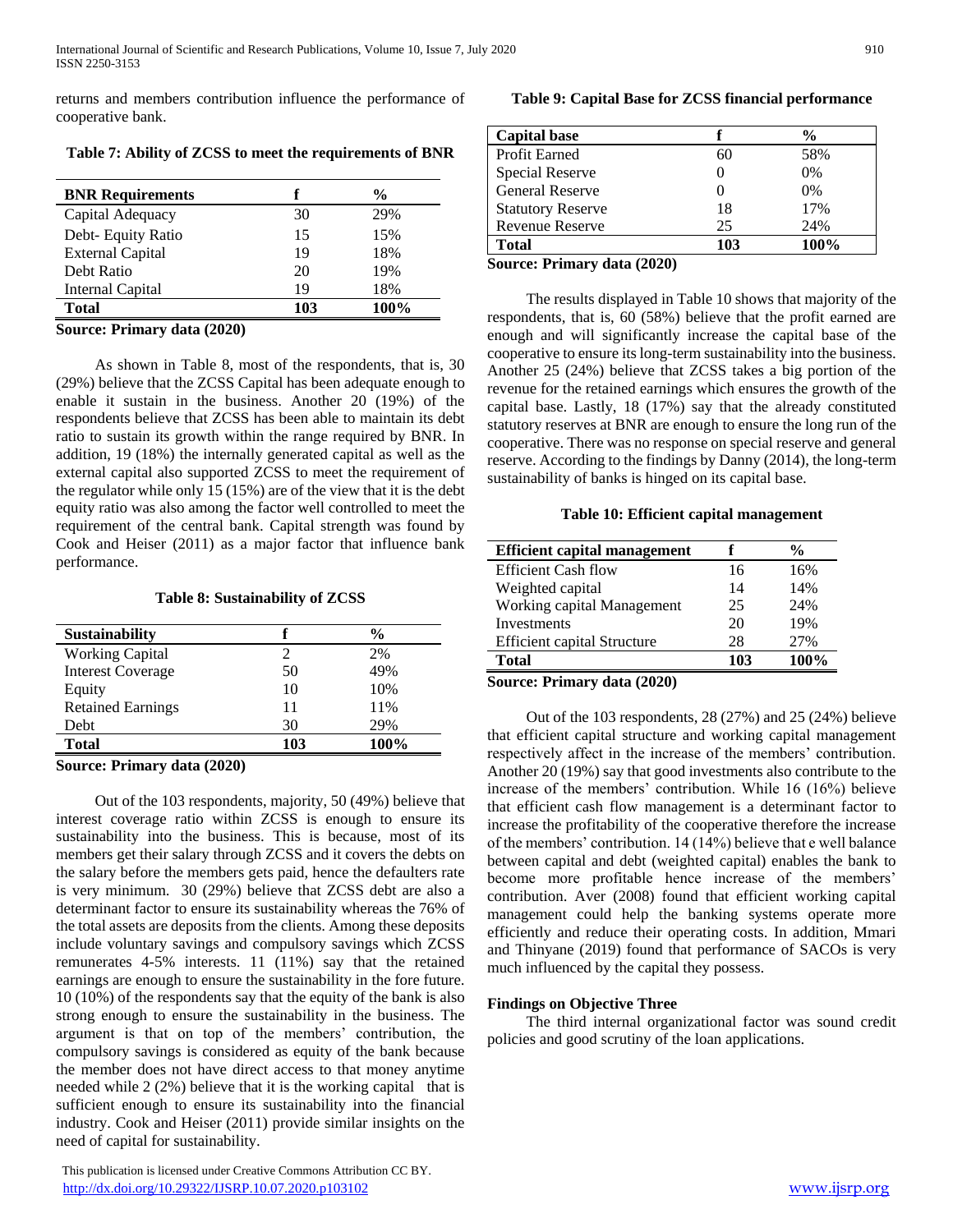**Table 11: Assessment of the client capacity**

| Assessment of the client capacity        | F   | $\frac{0}{0}$ |
|------------------------------------------|-----|---------------|
| Past cash flow statement                 | 29  | 28%           |
| Projected cash flows                     | 13  | 13%           |
| Regular income of the owner (eg. Salary) | 40  | 39%           |
| Other income (eg. Spouse income)         | 20  | 19%           |
| Stability of their employment            |     | $1\%$         |
| <b>Total</b>                             | 103 | 100%          |
| Source: Primary data (2020)              |     |               |

 Out of the 103 respondents, 40 (39%) support that regular income of the owner of the business is an important factor to determine the client capacity to repay the loan should the projected income from the business fail. Another 29 (28%) believe that past cash flow of the business is a good sign that the project is viable. In addition, 20 (19%) say that when the promoter has other source of income like the salary of his/her spouse is an assurance that the loan will be paid. 13 (13%) respondents place importance on the projected cash while only one respondent place reliance on the stability of the employment. Botti, Corsi and Zacchia (2018) established that MFIs were more effective when their credit policy is strong.

**Table 12: Assessment of the client' capital investment required**

| <b>Capital investment required</b> |     | $\frac{6}{9}$ |
|------------------------------------|-----|---------------|
| Cash Owner' equity                 | 41  | 40%           |
| Loan amount                        | 22  | 21%           |
| Retained earnings                  | 12  | 12%           |
| Grant or facility                  | 8   | 8%            |
| Other assets used in the business  | 20  | 19%           |
| <b>Total</b>                       | 103 | 100%          |

**Source: Primary data (2020)**

 The results as shown in Table 13 revealed that the majority of the respondents, at 41 (40%) support that owner's equity contribution in cash play signifies commitment of the owner in the business which also induces the bank to invest in that business. Another 22 (21%) of the respondents say that the loan size also is an indication of the capital investment required in the business. This is followed by the owners' other assets used in the business by 20 (19%) respondents. 12(12%) believe that the amount of retained earnings of an existing project is also an indication of the capital investment required while 8(8%) consider whether the project has got any grant or any facility. From time to time, the central bank may decide to give grant or some facility to investors who want to invest in some sector of the economy as motivation like agriculture, energy etc. Avar (2008) attributed the growth and penetration of the banking industry in Slovenian partly due to their reduced cost through loan recovery processes.

**Table 13: Assessment of the client' condition**

| <b>Client condition</b>  |    | $\frac{0}{0}$ |
|--------------------------|----|---------------|
| Age                      | 25 | 24%           |
| Duration of the loan     | 30 | 29%           |
| Period stayed in service | h  | 6%            |

 This publication is licensed under Creative Commons Attribution CC BY. <http://dx.doi.org/10.29322/IJSRP.10.07.2020.p103102> [www.ijsrp.org](http://ijsrp.org/)

| <b>Total</b>                | 103 | $100\%$ |
|-----------------------------|-----|---------|
| Period remaining in service | 28  | 27%     |
| Business industry           | 14  | 14%     |

## **Source: Primary data (2020)**

 Out of the 103 respondents, 30 (29%) support that the duration of the loan is an important factor that ZCSS consider to grant the loan because the longer it takes to pay the loan, the riskier it becomes. 28 (27%) of the respondents say that the employees, the period remaining in service is also an important factor to be considered because one of the regular source of his income will change. Another 25 (24%) respondents of the loan applicant also say that age of the respondent matters because the older he is, the lessor innovative he becomes and vice versa. Further, 14 (14%) of the respondents believe that the business industry they want to invest in counts in the sense that if it is the first project in that industry, changes of the project to fail are high. The les important considered is the period the loan applicant has stayed in the service with 6 (6%) of the respondents. Wafula (2016) research pointed the need for thorough screening on the potential clients to increase loan performance.

#### **Table 14: Assessment of the client' character**

|     | $\frac{0}{0}$ |
|-----|---------------|
| 52  | 50%           |
| x   | 8%            |
| 22  | 21%           |
| 6   | 6%            |
| 15  | 15%           |
| 103 | 100%          |
|     |               |

#### **Source: Primary data (2020)**

 The findings shown in Table 15 revealed that out of the 103 respondents contacted, 52 (50%) say that the analyst has to refer to the Credit Reference Bureau (CRB) to check the rating and the level of indebtedness of his client. Another 22 (21%) of the respondents say that a client who has not been honoring his obligation with the bank (bankruptcy of the client) is also scrutinized very seriously before granting him another loan. Out of the total, 15 (15%) respondents say that a client with a good reputation has high chance to succeed in the business environment. 8 (8%) respondents that a married business man is more stable and will always struggle to respect his obligation with the bank. While only 6(6%) respondents believe that education background has a big influence on someone's behavior including his relationship with the bank, hence paying well his loan obligations.

#### **Table 15: Assessment of the client' collateral**

| <b>Client Collateral</b>     |     | $\frac{6}{9}$ |
|------------------------------|-----|---------------|
| Physical assets              | 30  | 29%           |
| Insurance                    | 25  | 24%           |
| Movable assets (eg. vehicle) | 6   | 6%            |
| Other fund guarantee         | 26  | 25%           |
| Cash (eg. savings)           | 16  | 16%           |
| <b>Total</b>                 | 103 | 100%          |

**Source: Primary data (2020)**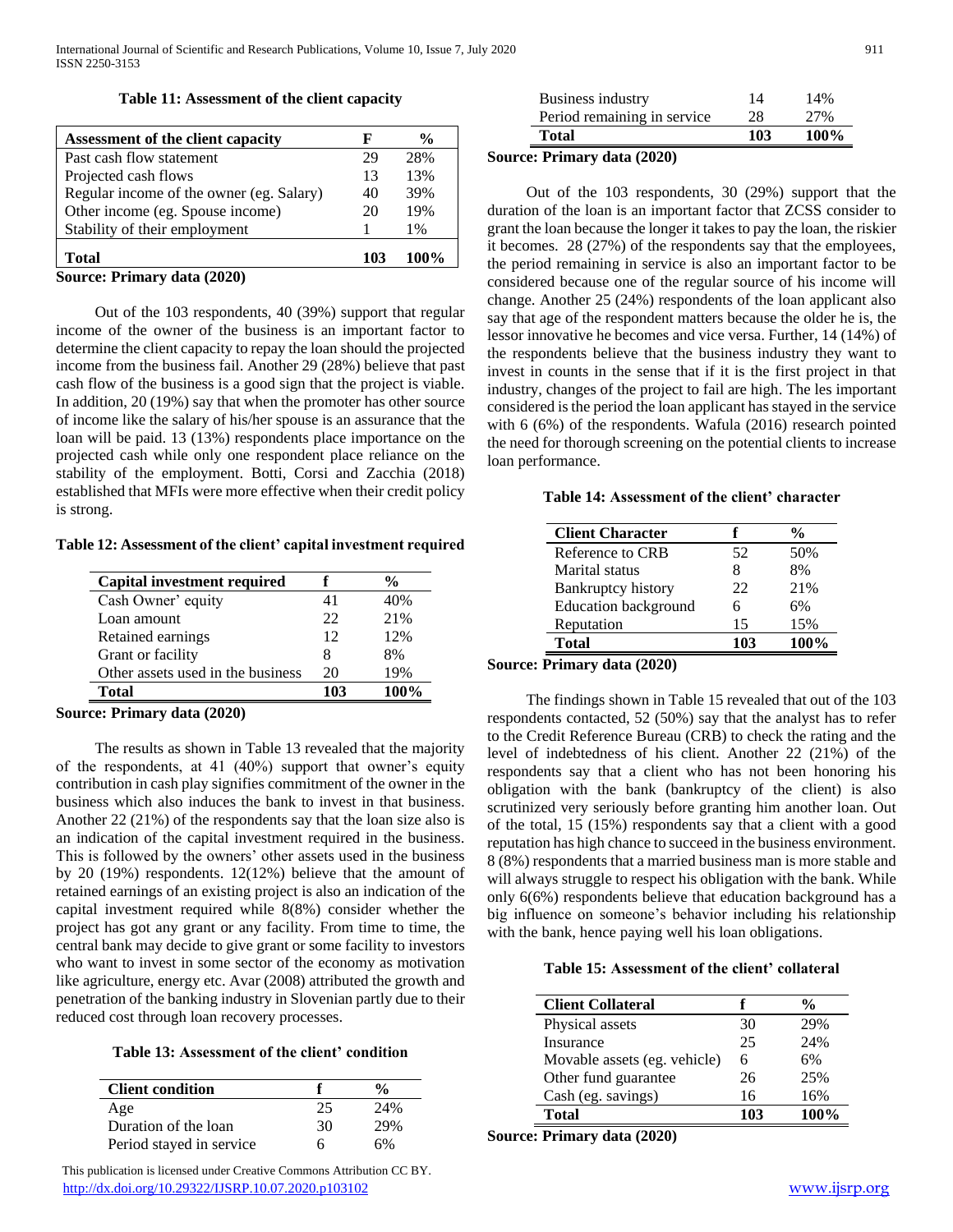Out of the 103 respondents, 30 (29%) say that the more value of the mortgage the more the client will fear to lose his asset in case of default. However, the bank has more preference on the fund guarantee and insurance as agreed by 26 (25%) and 25 (24%) respondents respectfully. The cash guarantee or insurance are paid immediately upon bank first demand, unfortunately fund guarantee are very rare to get and insurance are more expensive. 16 (16%) of the respondents say that a client who has good saving history on his account is less risky hence is more preferred while 6 (6%) of the respondents say the movable assets are given less weight. This is considered in case of financing a car and the bank

requires a comprehensive insurance with interest transferred to ZCSS. On the collateral, Wafula (2016) recommended that use of collateral might salvage banks from increased non-performing loans.

#### **Effect on Financial Performance of ZCSS**

 When bank has good credit policies, with enough capital and the management is able to take appropriate decision, it becomes good performing. The researcher also investigated the effect of the internal organizational factors on the performance of ZCSS. This is further explained in the following subthemes

#### **The correlation Matrix**

First, the researcher checked the relationship among the study variables as shown in Table 17.

|              |                            | <b>ROA</b> | Interest | <b>ROE</b> | Liquidity | Capital  | Credit Worth |
|--------------|----------------------------|------------|----------|------------|-----------|----------|--------------|
|              | <b>Pearson Correlation</b> |            | $.617*$  | $.313**$   | $.570**$  | $.616**$ | .754         |
| <b>ROA</b>   | $Sig. (2-tailed)$          |            | .038     | .001       | .000      | .000     | .071         |
|              | N                          | 103        | 103      | 103        | 103       | 103      | 103          |
|              | <b>Pearson Correlation</b> | $.617*$    | 1        | $.692**$   | $.690**$  | $.691**$ | $.645**$     |
| Interest     | $Sig. (2-tailed)$          | .038       |          | .000       | .000      | .000     | .000         |
|              | N                          | 103        | 103      | 103        | 103       | 103      | 103          |
|              | <b>Pearson Correlation</b> | $.313**$   | $.692**$ | $\perp$    | $.564**$  | $.539**$ | $.380**$     |
| <b>ROE</b>   | $Sig. (2-tailed)$          | .001       | .000     |            | .000      | .000     | .000         |
|              | N                          | 103        | 103      | 103        | 103       | 103      | 103          |
|              | <b>Pearson Correlation</b> | $.570**$   | $.690**$ | $.564**$   |           | .726     | $.743*$      |
| Liquidity    | $Sig. (2-tailed)$          | .000       | .000     | .000       |           | .121     | .031         |
|              | N                          | 103        | 103      | 103        | 103       | 103      | 103          |
|              | <b>Pearson Correlation</b> | $.616**$   | $.691**$ | $.539**$   | .726      |          | .768         |
| Capital      | $Sig. (2-tailed)$          | .000       | .000     | .000       | .121      |          | .069         |
|              | N                          | 103        | 103      | 103        | 103       | 103      | 103          |
|              | <b>Pearson Correlation</b> | .754       | $.645**$ | $.380**$   | $.743*$   | .768     |              |
| Credit Worth | Sig. (2-tailed)            | .071       | .000     | .000       | .031      | .069     |              |
|              | N                          | 103        | 103      | 103        | 103       | 103      | 103          |

#### **Table 16: Correlation Matrix**

\*\*. Correlation is significant at the 0.01 level (2-tailed).

\*. Correlation is significant at the 0.05 level (2-tailed)

Source: Primary data (2020)

 According to Table 17 the correlation between the dependent variables, namely, return on asset (ROA), interest margin and return on equity (ROE) shows positive and high relationship with the independent variables namely the liquidity, capital strength and credit worthiness. For instance, the Pearson's correlation between ROA and liquidity is 0.570, with capital strength is 0.616 and with credit worthiness is 0.754. On the other hand, the Pearson's between interest margin and liquidity is 0.690, with capital strength is 0.691 and with credit worthiness is 0.645. Lastly, the Pearson's correlation between ROE and liquidity is 0.564, with capital strength is 0.539 and with credit worthiness is 0.380. These findings confirm findings by Danny (2014), Wafula (2016) and Botti, Corsi and Zacchia (2018). However, Derbali (2011) found a negative correlation between liquidity and bank performance.

#### **Regression Model on the ROA**

 In addition to the correlation analysis, the researcher also conducted the regression analysis to determine the effect of internal organizational factors on the return on assets.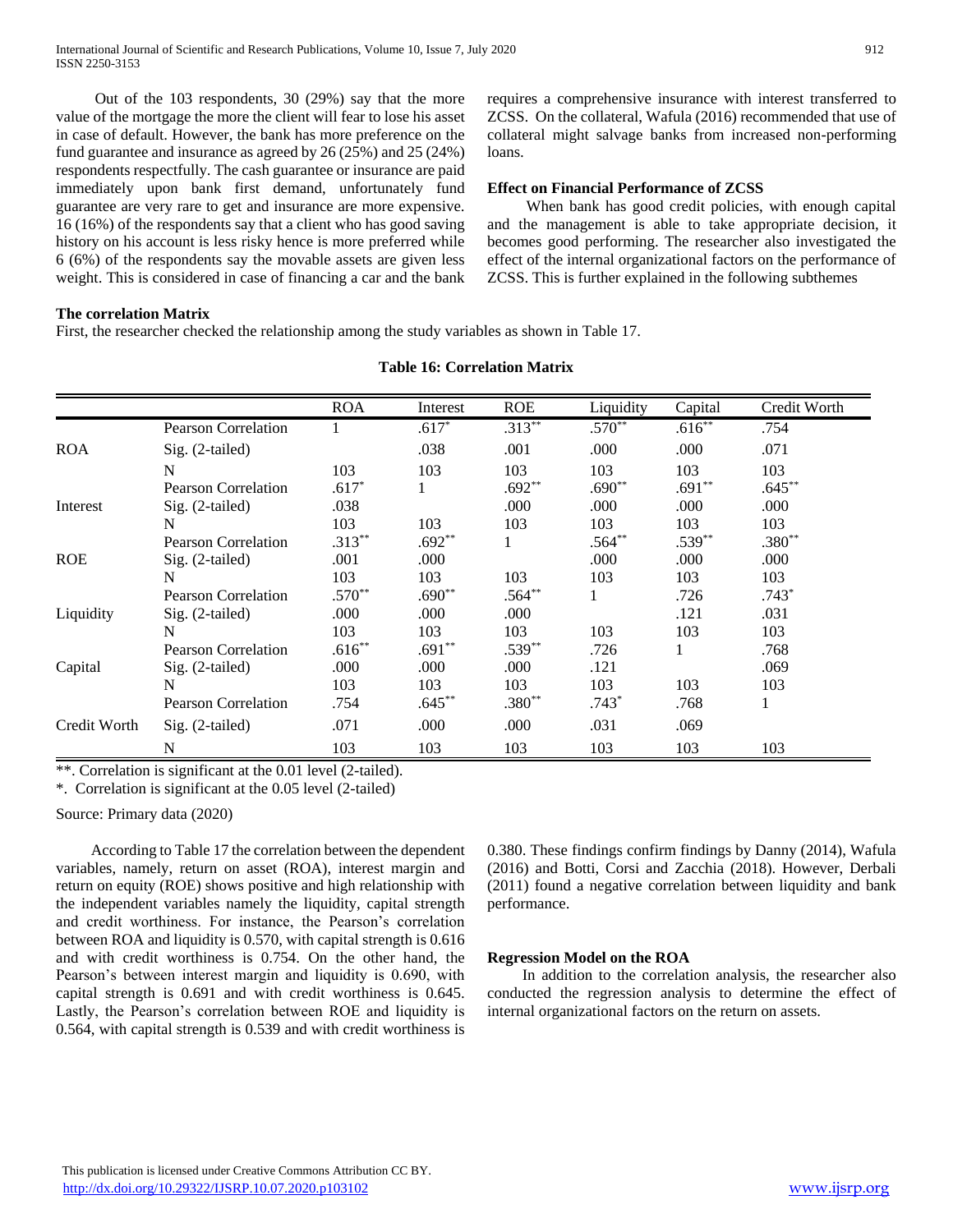| Model | R<br>R Square  |                                    | <b>Adjusted R Square</b> | Std. Error of the Estimate   |        |                   |  |
|-------|----------------|------------------------------------|--------------------------|------------------------------|--------|-------------------|--|
|       | $.756^{\rm a}$ | .572                               | .559                     |                              | .354   |                   |  |
| Model |                | Sum of Squares                     | Df                       | Mean Square                  | F      | Sig.              |  |
|       | Regression     | 16.424                             | 3                        | 5.475                        | 44.152 | .000 <sup>b</sup> |  |
| 1     | Residual       | 12.434                             | 100                      | 0.124                        |        |                   |  |
|       | Total          | 28.858                             | 103                      |                              |        |                   |  |
|       |                |                                    |                          |                              |        |                   |  |
| Model |                | <b>Unstandardized Coefficients</b> |                          | Standardized<br>Coefficients |        | Sig.              |  |
|       |                | B                                  | Std. Error               | Beta                         |        |                   |  |
|       | (Constant)     | .940                               | .000                     |                              | 3.637  | .000              |  |
| 1     | Liquidity      | .011                               | .089                     | .030                         | 2.125  | .009              |  |
|       | Capital        | .090                               | .000                     | .196                         | 2.871  | .038              |  |
|       | Credit Worth   | .653                               | .000                     | .743                         | 6.105  | .005              |  |

**Table 17: Regression Model between Organizational Factors and ROA**

a. Dependent Variable: ROA

b. Predictors: (Constant), Credit Worth, Liquidity, Capital **Source: Primary data (2020)**

 As shown in Table 18, the Pearson's correlation between ROA and the predictors is 0.756 with an  $\mathbb{R}^2$  of 0.572. This shows that 57.2% of the changes in return on asset for ZCSS is influenced by the changes in liquidity, capital strength and credit worthiness of the clients.

 Mwangi and Wambua (2016) also found positive and significance relationship between liquidity, capital adequacy, leverage and performance of SACCOs.

 Further analysis were also conducted using analysis of variance (ANOVA) as shown in Table 18. According to the findings, the model was found to be significant with F-statistics of 44.152 and a p-value of less than 5%. Since that model was found to be significant, the researcher went ahead to investigate the coefficient for each of the independent variables on the return of asset as shown in Table 4.18. Botti, Corsi and Zacchia (2018) found that the model on ROA was significant.

 The analysis of the regression coefficients revealed that all the indicators were significant since the p-values were less than 0.05. For liquidity, the p-value (p=0.009) was less than the threshold level of significance of 0.05. Hence, the variable was found to have a positive and significant effect on ROA. Similarly, the coefficient of capital strength was found to be significant with  $(p=0.038)$  and that of credit worthiness with (p-value  $=0.005$ ). These was concluded to mean that both capital strength and credit worthiness have a positive and significant effect on ROA. These results are in line with the findings by Wafula (2016).

#### **Regression Model on Interest Margins**

 To determine the effect of the selected organizational factors on the interest margin, the researcher conducted regression analysis whose results are discussed in the sections that follow.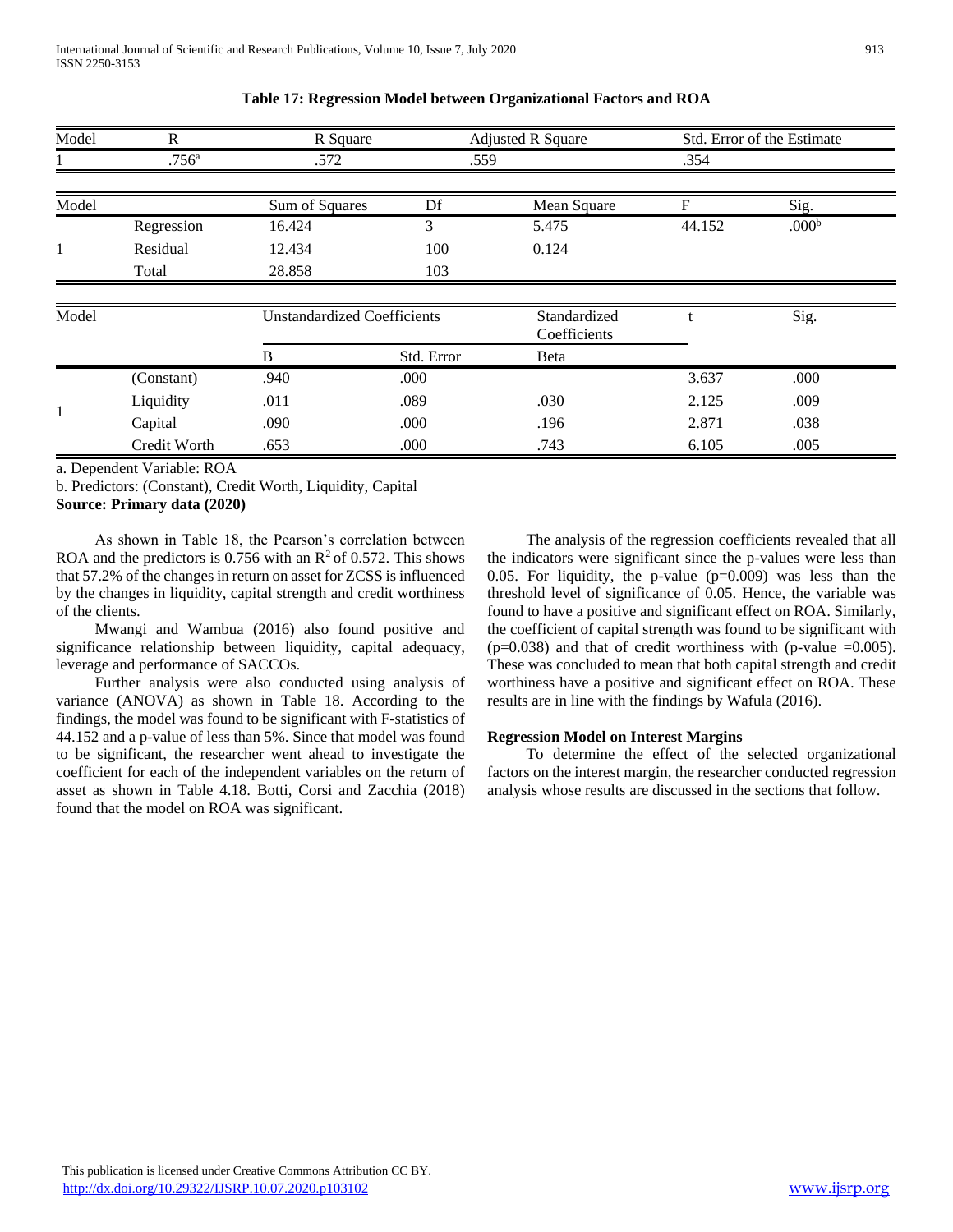| Model | R          | R Square                           |      | <b>Adjusted R Square</b>     |        | Std. Error of the Estimate |
|-------|------------|------------------------------------|------|------------------------------|--------|----------------------------|
| 2     | .747a      | .558                               | .544 |                              | .345   |                            |
| Model |            | Sum of Squares                     | Df   | Mean Square                  | F      | Sig.                       |
|       | Regression | 14.736                             |      | 4.912                        | 41.628 | .000 <sup>b</sup>          |
| 2     | Residual   | 11.761                             | 100  | .118                         |        |                            |
|       | Total      | 26.497                             | 103  |                              |        |                            |
| Model |            | <b>Unstandardized Coefficients</b> |      | Standardized<br>Coefficients | Sig.   |                            |

**Table 18: Regression Model between Organizational Factors and the Interest Margins**

| Model          |              |       | <b>Unstandardized Coefficients</b> | Standardized<br>Coefficients |       | Sig. |  |
|----------------|--------------|-------|------------------------------------|------------------------------|-------|------|--|
|                |              | B     | Std. Error                         | Beta                         |       |      |  |
| $\overline{2}$ | (Constant)   | 1.016 | .251                               |                              | 4.041 | .000 |  |
|                | Liquidity    | .281  | .086                               | .326                         | 3.272 | .001 |  |
|                | Capital      | .309  | .100                               | .424                         | 3.081 | .003 |  |
|                | Credit Worth | .108  | .104                               | .206                         | 1.039 | .301 |  |

a. Predictors: (Constant), Credit Worth, Liquidity, Capital

b. Dependent Variable: Interest

#### **Source: Primary data (2020)**

 As shown in Table 19, the Pearson's coefficient of correlation between the internal organizational factors and the interest margin was found to be positive and high with R=0.747. On the other hand the  $R^2 = 0.558$  shows that 55.8% of the changes of interest margin in ZCSS is influenced by the changes in the internal organizational factors, namely, liquidity, capital strength and credit worthiness. These results corroborate with those of MMari and Thinyane (2019) on the factors that influence the profit margin for banks.

 Table 19 shows the results of ANOVA between the internal organizational factors and the interest margins. According to the results the F-statistics (F=41.628) and the p-value ( $p<0.05$ ) show that the model is significant. This is interpreted to mean that the regression model between the internal organizational factors as predictor variables of interest margins is significant and further analysis can be conducted on the same.

 Further analysis of the effect of the internal organizational factors on the interest margins of ZCSS were conducted based on the coefficients of regression for each predictor variable. As shown in Table 19, the coefficient for liquidity was found to be significant since the p-value  $(p<0.05)$  was found to be less than 0.05. The coefficient of capital was also found to be significant since the p-value ( $p<0.05$ ) was also less than 0.05. This shows that both liquidity and capital strength in ZCSS have a positive and significant effect on the interest margins of the cooperative bank. However, the effect of credit worthiness on interest margins was not found to be significant since the p-value  $(p= 0.301)$  is greater than 0.05. Wafula (2016) also found positive and significant correlations between liquidity, capital adequacy with performance of microfinance.

#### **Regression Model on the ROE**

 The researcher wanted to know the impact of the liquidity management, capital strength and credit worthiness on the ROE of the cooperative bank. The findings of this study are presented in Table 20.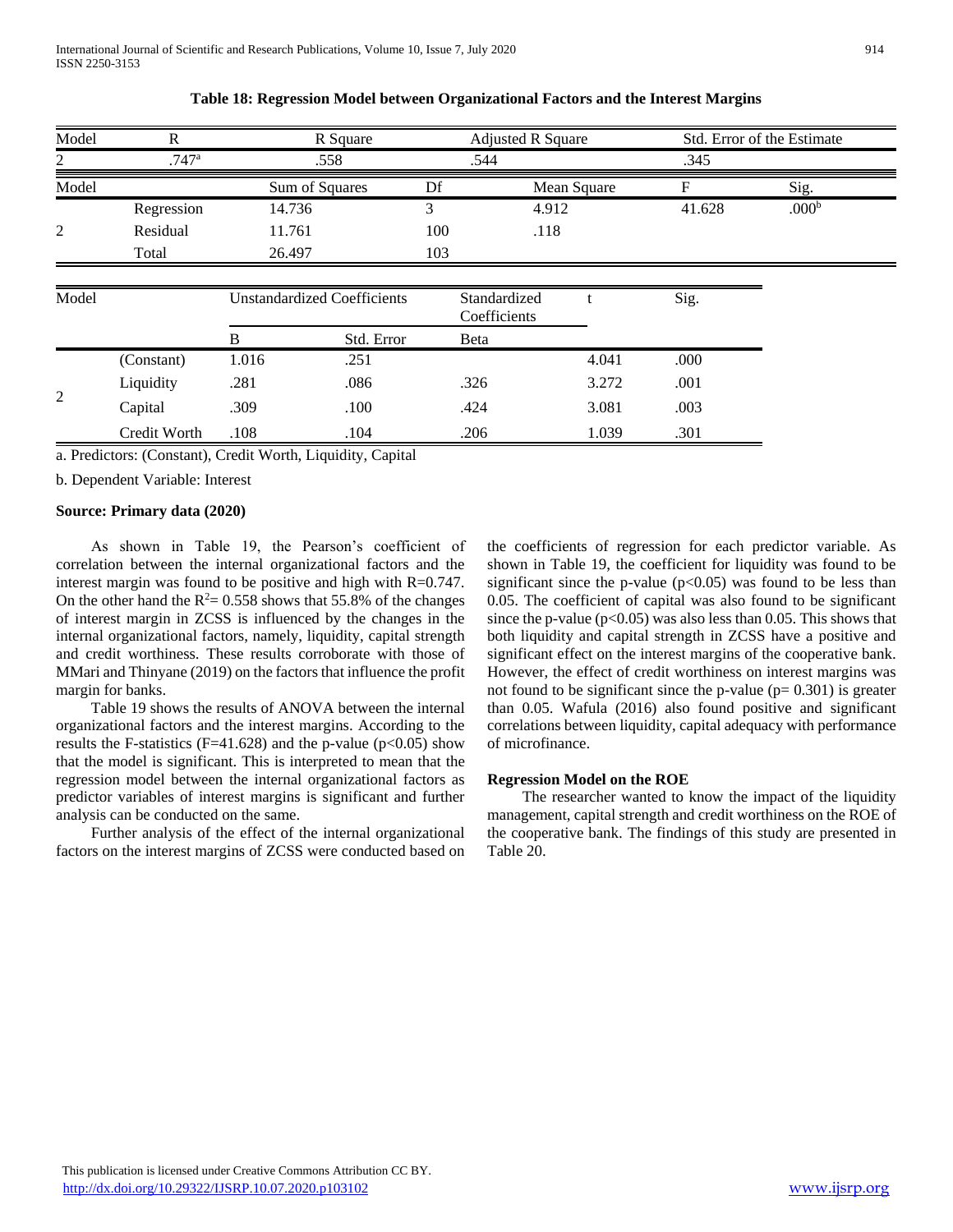| Model | $\mathbf R$       | R Square                           |            | <b>Adjusted R Square</b>     |          | Std. Error of the Estimate |  |
|-------|-------------------|------------------------------------|------------|------------------------------|----------|----------------------------|--|
| 3     | .619 <sup>a</sup> | .383                               | .365       |                              | .485     |                            |  |
|       |                   |                                    |            |                              |          |                            |  |
| Model |                   | Sum of Squares                     | Df         | Mean Square                  | F        | Sig.                       |  |
|       | Regression        | 14.336                             | 3          | 4.779                        | 20.510   | .000 <sup>b</sup>          |  |
| 3     | Residual          | 23.262                             | 100        | .233                         |          |                            |  |
|       | Total             | 37.598                             | 103        |                              |          |                            |  |
|       |                   |                                    |            |                              |          |                            |  |
| Model |                   | <b>Unstandardized Coefficients</b> |            | Standardized<br>Coefficients |          | Sig.                       |  |
|       |                   |                                    |            |                              |          |                            |  |
|       |                   | B                                  | Std. Error | Beta                         |          |                            |  |
|       | (Constant)        | 1.659                              | .353       |                              | 4.693    | .000                       |  |
| 3     | Liquidity         | .461                               | .121       | .533                         | 3.810    | .002                       |  |
|       | Capital           | .445                               | .141       | .633                         | 3.159    | .002                       |  |
|       | Credit Worth      | $-.322$                            | .146       | $-.163$                      | $-2.201$ | .030                       |  |

**Table 19: Regression Model between Organizational Factors and ROE**

a. Dependent Variable: ROE

b. Predictors: (Constant), Credit Worth, Liquidity, Capital Source: Primary data (2020)

 As shown in Table 20, the Pearson's coefficient of correlation R= 0.619 with an  $R^2$  of 0.383. This reveals that 38.3% of the changes in the ROE in ZCSS is influenced by the changes in liquidity management, capital strength and credit worthiness as internal organizational factors. On ROE, Wafula (2016) found positive and strong correlation.

 The analysis of variance between the internal organizational factors and return on equity was also conducted with the results as shown in Table 20. According to the table, the model was found to be significant with F-statistics (F=20.510) and p-value ( $p<0.05$ ). These results shows that the regression analysis conducted between the internal organizational factors as predictor variables of return on equity has significant value.

 Lastly, the researcher also conducted an analysis on the coefficient of regression of all the predictor variables on the dependent variable, ROE. According to the results displayed in Table 20, all the coefficients were found to be significant with liquidity management having p-value ( $p$ <0.05), capital strength with p-value ( $p0.05$ ) and credit worthiness with p-value ( $p= 0.30$ ) all of which are less than 0.05. These mean that liquidity management and capital strength both have positive and significant effect on ROE in ZCSS performance. Similar results were found with various factors being significant with performance in the research by Anver (2008), Wafula (2016) and Nduba (2018). However, in this research credit worthiness has a negative and significant effect on the ROE in ZCSS performance.

# **Financial performance of ZCSS**

 ZCSS operating income has been increasing every year from 9.5B Rwf in 2014 to 20.9B Rwf in 2018, this show on average an annual increase of 20.1%. The retained earnings have been increasing every year from 4.2B Rwf to 9.6B Rwf. Hence, the Return on Equity (ROE) and Return on Asset have been increasing every year as shown here below.

| <b>Descrip</b><br>tion | Year<br>2018 | Year<br>2017 | Year<br>2016 | Year<br>2015 | Year<br>2014 |
|------------------------|--------------|--------------|--------------|--------------|--------------|
| <b>ROE</b>             | 15%          | 17%          | 15%          | 14%          | 14%          |
| ROA                    | 3.40%        | 3.80%        | 3.20%        | 3.10%        | 3.10%        |

#### **Discussions with ZCSS management**

 In a discussion with the leadership of ZCSS in light of how the cooperative constituted its capital base to ensure its sustainability, the manager said that all members of the cooperative are required to make a compulsory saving of 7% of their regular income (salary or any other monthly income) that will be based on to be granted a loan. In addition to that, members were also sensitized to put aside any amount of their choice on a voluntary saving account every month. The two savings accounts constitute therefore a strong capital base of the cooperative, which ensures long-term sustainability of the business. The voluntary saving account is remunerated 7% interest whereas compulsory saving account earns 8%.

 Although members are required to contract life insurance that will pay the outstanding loan in case of death of the client, ZCSS introduced a solidarity fund with the aim of supporting the family members of the deceased client. This was introduced because some members complained about expensive amount of fees paid to contract that life insurance and in case of short-term loan, they do not even go for it. In case of death therefore, the solidarity fund pays the outstanding liability up to 25M and the life insurance pays the balance. This fund offers a number of advantages like, reducing the number of defaulters, the family members risk of losing the mortgage reduce, once the loan gets fully paid, the members of the deceased client are allowed to access the savings (voluntary and compulsory savings), the fund is kept in the bank as another source of cash etc. This solidarity fund is made of 15% of the remuneration of the saving accounts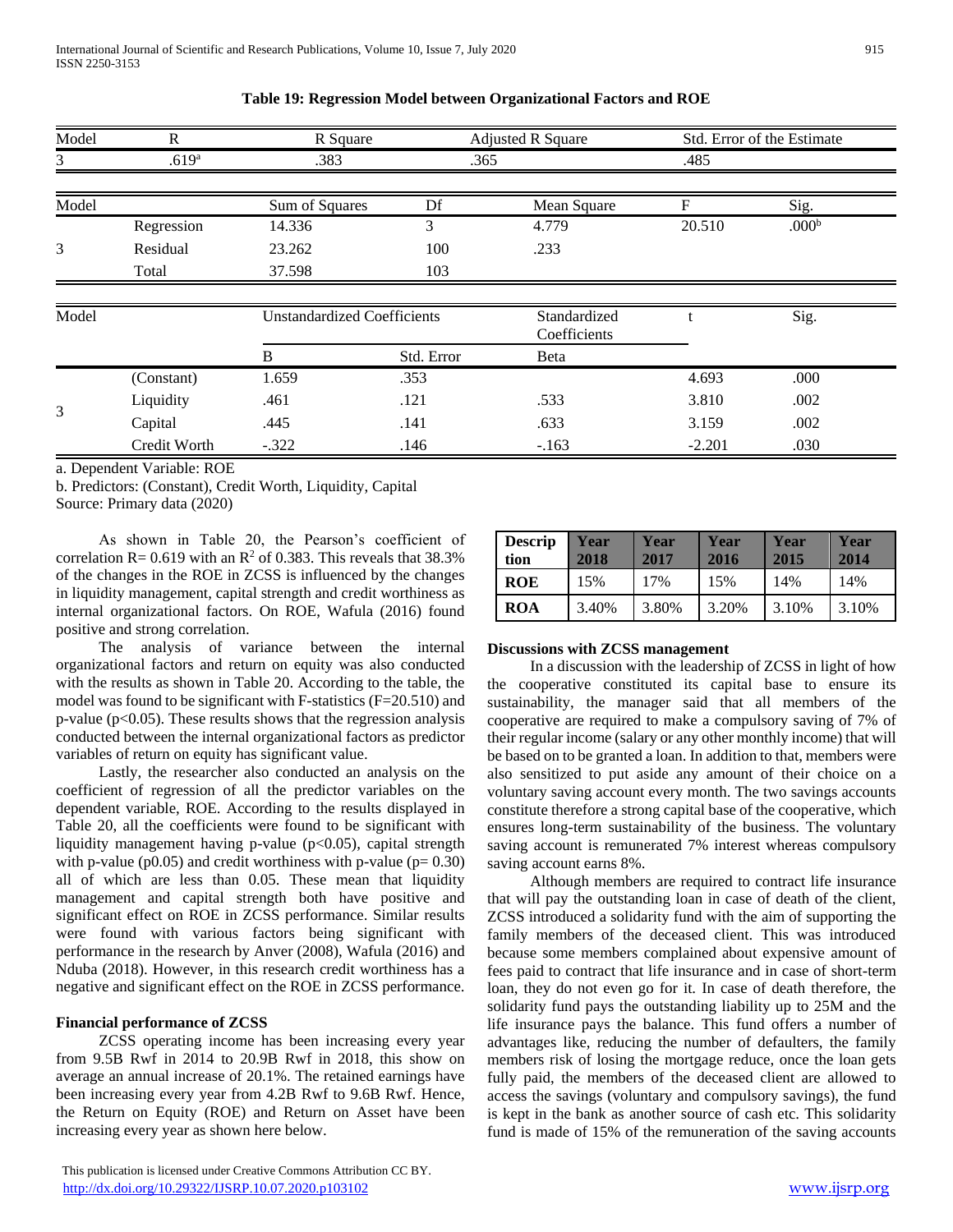(7% for voluntary saving and 8% of the compulsory saving account).

#### V. CONCLUSION AND RECOMMENDATION

 This study identified issues that affect financial performance of the ZCSS. ZCSS top management has been stable and is composed of competent management committee with at least Master's degree and other profession qualification. This is at the core center of its success over the past 5 years. Based on CAMELS Model, the management factor is the most important factor with the highest score and determinant factor for the success of any cooperative bank.

ZCSS management and majority of employees representing 68.9% have worked for the bank for more than 5 years and have acquired experience in the banking industry, hence the more experienced the employee becomes, the more he performs better. This also indicates that employees' turnover within ZCSS is low and it employed good retention policy.

 ZCSS Management also put in place good and sound credit policies that enabled the cooperative to constitute a good loan portfolio with a low rate of bad performing loans less than 2%.

ZCSS has been able to attract deposits and savings from its clients to constitute its capital. This allows the bank to meet its cash demand and it constituted investment that were able to generate good returns.

- $\cdot \cdot$  It is recommended to other microfinance institutions to mobilize savings (minimum monthly saving) from their members to strengthen their capital base for the longterm sustainability and introduce a solidarity fund as discussed above.
- It is also recommended that other microfinance institutions should hire competent employees with relevant qualifications and deploy policies to retain the good performing employees especially at the top management level.
- The researcher also recommends that the management of MFIs should streamline their credit policy to ensure that nonperforming loans are minimized and enough liquidity is maintained.
- It is recommended that the ZCSS should diversify its products and introduce for example school solidarity fund for the members' children.

#### **REFERENCES**

- [1] Abraham H.B (2011) Microfinance Business Proclamation, Proclamation No. 626/2009. Federal Negarit Gazeta published on 12th May 2thiopia.
- [2] Alemayehu Y. (2008) the performance of Microfinance Institutions in Ethiopia; Case of six MFIs, Ethiopia.
- Aryeetey, E. (2008). From Informal Finance to Formal Finance in Sub-Saharan Africa: Lessons from Linkage Efforts. Washington, D.C: International Monetary Fund 2 (34-52)
- [4] Athanasoglou, P, Brissimis, S. N., & Delis, M. D, (2005). Bank-Specific, Industry-Specific and Microeconomic Determinants of Bank Profitability. Athens: Economic research department.
- [5] Aver, B. (2008). An Empirical Analysis of Cost Factors of the Slovenian Banking System. Managing Global Transitions, 6 (3), 317-334.
- [6] Babbie, E. (2010). The Practice of Social Research (12th ed.). Belmont, California, USA: Cengage Learning.

 This publication is licensed under Creative Commons Attribution CC BY. <http://dx.doi.org/10.29322/IJSRP.10.07.2020.p103102> [www.ijsrp.org](http://ijsrp.org/)

- [7] Baumgarten, M. (2012). Paradigm wars-validity and reliability in qualitative research. GRIN Verlag.
- [8] Barney, A. W. (2011). Resources Management Guide (1st Edition). Hopkins Publishers: New York.
- [9] Bayeh, M. (2012). Financial sustainability of Microfinance Institutions (MFIs) in Ethiopia; Vol. 4 Dire Dawa, Ethiopia
- [10] Beck, N. & Katz, J. N. (2005). What To Do (and Not To Do) with Time-Series Cross-Section Data. American Political Journal Review, 105, 634 - 647.
- [11] Betty, U. (2008). Banking system challenges. London: Oxford University Press.
- [12] Bibow, J. (1995). Some Reflections on Keynes Finance Motive for the Demand for Money. Cambridge Journal of Economics, 19 (5), 647-66.
- [13] BNR, (2019). Annual financial stability report, 2018-2019. Rwanda: government publications.
- [14] Bonfim, D. (2009). Cost Drivers: Evaluating the Contribution of a Firm Level of Information and Macroeconomic Dynamics. Journal of Banking and Finance, 33 (2), 281-299.
- [15] Botti, F. Corsi, M., & Zacchia, G. (2018). A new European microfinance panel data set: The European Microfinance Network survey 2006-2015 (No. 13d43173-6966-45ab-b920-fb4e43803764).
- [16] Brace, I. (2008). Questionnaire Design: How to Plan, Structure, and Write Survey Material for Effective Market Research (2nd ed.). Philadelphia, USA: Kogan Page Limited
- [17] Brigham, Z. (2017), introduction of Financial Management; 1st Edition, New Delhi Publishers.
- [18] C.A.Wongnaa & D. Awunyo-Vitor (2013), Factors affecting loan repayment performance among Yam farmers in Sene district, Ghana; Kwame Nkrumah University of Science and Technology.
- [19] Capone, W. (2012). The Job Characteristics Approach to Task Design: A Critical Review. Journal of Applied Psychology, 66, 193-217.
- [20] Chandler, D., & McEvoy, T. (2010). Quality Management Practices. Journal of operations a management, 34, 1111-1117.
- [21] Cook R., & Heiser, M. K. (2011). The Effect of Task Complexity and Expert System Type on the Acquisition of Procedural Knowledge: Some Evidence. International Journal of Accounting Information Systems, 2, 103-124.
- [22] Creswell, J. W., & Creswell, J. D. (2017). Research design: Qualitative, quantitative, and mixed methods approaches. India: Sage publications.
- [23] Daft, R. L. & Marcic, D. (2016). Understanding management. USA: Cengage Learning.
- [24] Danny, D. (2014). How to Keep Your Best Employees: Developing an Effective Retention Policy. Academy of Management Executive, 15 (4), 96- 103.
- [25] De Grauwe, P. (2008). The Banking Crisis: Causes, Consequences and Remedies. Mimeo: University of Leuven and Cesifo.
- [26] Derbali, A. (2011). Determinants of Banking Profitability, Before and During the Financial Crisis of 2007: The Case of Tunisian Banks. Interdisciplinary Journal of Contemporary Research in Business, 15 (3), 1256-1269.
- [27] Easterling T. James W., Fenton F. and Sands B. (2008) Factors Affecting Economic Growth, October 2008, Heiman Educational Books Limited, London.
- [28] Ece, D. Hamsici, T. & Oral, E. (2005). Building up a Real Sector Business Confidence Index for Turkey. In: OECD (ed.) Joint European Commission – OECD Workshop on International Development of Business and Consumer Tendency Surveys. Brussels: OECD.
- [29] Environmental Uncertainty in Behavioural Accounting Research. Behavioral Research in Accounting, 10, 23-46.
- [30] Fabian, F. & Gunther, A. W. (2009). Structural Adaptation to Environment: Study of Insurance Company Departments and Branch Banks. Unpublished PhD Dissertation, Ohio State University.
- [31] Filippone, M. (2012). Strategic Management: A Review of the Literature and a Proposed Typology. Academy of Management Journal, 12 (3), 454-470.
- [32] Frank, T. Mbabazize, M., & Shukla, J. (2015). Savings and credit cooperatives (SACCO's) services' terms and members' economic development in Rwanda: A case study of zigama SACCO ltd. International Journal of Community and Cooperative Studies, 3(2).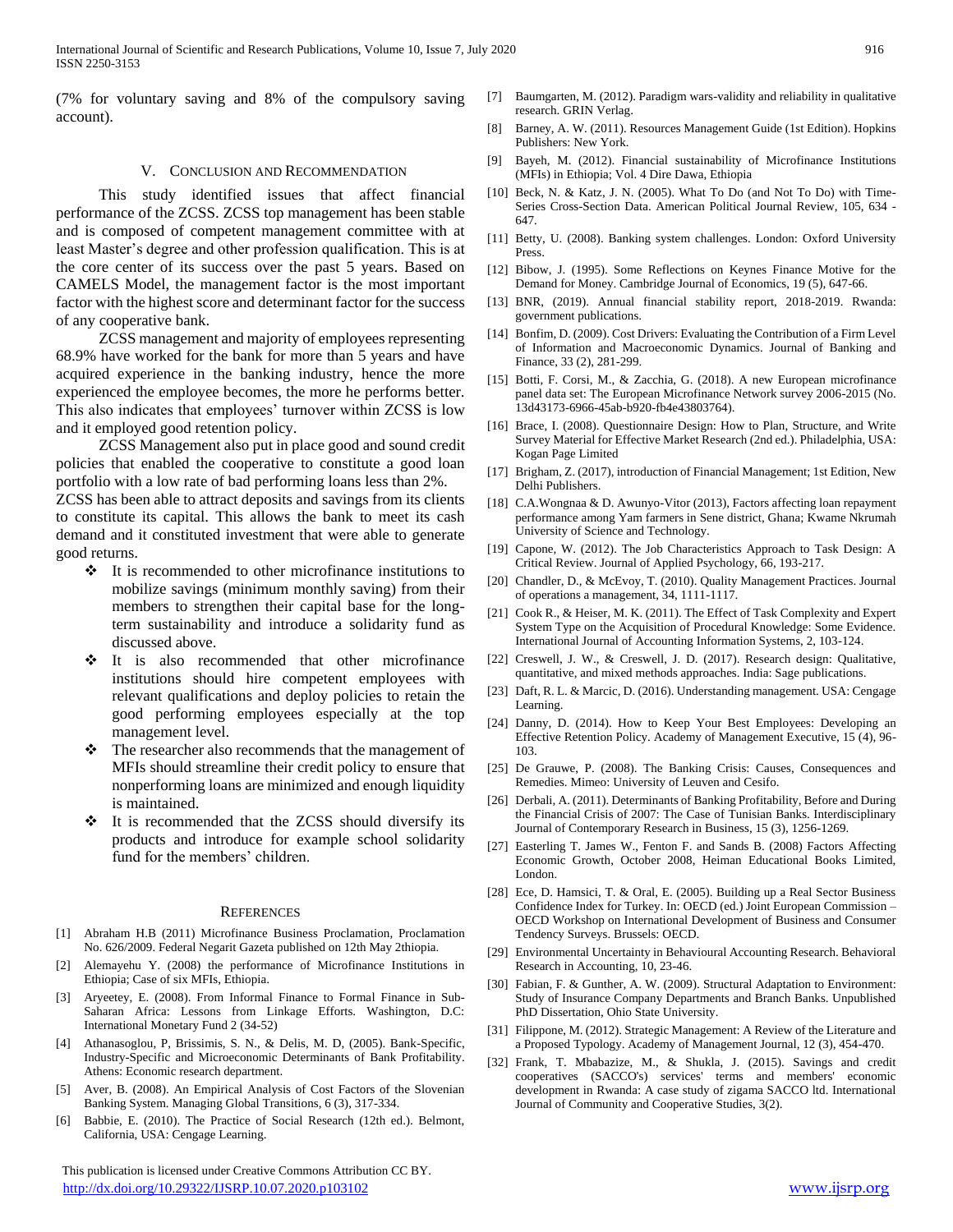- [33] Fred, A. (2007). The effect of Saving and CreditCooperatives (Zigama CSS) on members' saving culture. Case study: Ntungamo District, Kampala, Ministry of Tourism, and Industry.
- [34] Ghana Statistical Service, (2010). Ghana Living Standard Survey, 2nd Report, September, 2009 – August 2010, Accra.
- [35] Hansson, J. Jansson, P. &Löf, M. 2005. Business Survey Data: Do they help in forecasting GDP growth? International Journal of Forecasting, 21, 377- 389.
- [36] Honohan, P. (1997). Banking System Failures in Developing and Transition Countries: Diagnosis and predictions. BIS Working Paper No. 39.
- [37] Hor, K. (2011). The Evolution of Microfinance. Available from The economics-today, 2011.[12 October 2016].
- [38] Innocent, J. (2007). Financial systems and small enterprises development. MCC records.
- [39] Irsova, Z. & Havranek, T. (2010). Measuring Bank Efficiency: A Met-Regression Analysis. Prague Economic Papers, 17 (4), 307 – 328.
- [40] Jason, M. (2006). Overcoming the Dark Side of Worker Flexibility. Journal of Operations Management, 21, 81-92.
- [41] Juma, M. J. O. (2014). The Structure of Project Teams Facing Differentiated Environments: An Exploratory Study in Public Accounting Firms. The Accounting Review, 4, 259273.
- [42] Kagwa, P. (2003). Financial Institutions loan portfolio performance in Uganda. A comparative study of Barclays bank and microfinance Institutions. An MBA research dissertation to Makerere University, Kampala, Uganda
- [43] Katende, M. (2008). The law of big organization in East and central Africa; MK publishers (U) LTD.
- [44] Rwanda Bankers Association (2013). Audit Technology and Preferences for Auditing Standards. Journal of Accounting and Economics, 86 (8), 73-89.
- [45] Kithinji, A. M. (2010). Cost Management and Profitability of Commercial Banks in Rwanda. Journal of Business and Public Management, 2 (4), 47 – 58.
- [46] Kothari, C. (2004). Research methodology: Methods & techniques (2nd ed). New Delhi: Wishwa Prakashan.
- [47] Kothari, C. R. (2009). Research Methodology: Methods and Technique. New Delhi: New Age International (P) Ltd
- [48] Kundid, A. Ercegovac, R., and Klinac, I. (2009). Bank liquidity distress transfer toward real economy ahead of financial crises, Global Business & Economics Anthology, Proceedings of Business & Economics Society International Conference in Kona, HI, Danvers, MA, USA, pp.210-20.
- [49] Litenah, E. (2009). Performance analysis of sample microfinance institutions in Ethiopia, University of Business School, India.
- [50] Makiyan, S. N. (2003). Role of Return on Loans in the Islamic Banking System of Iran: Managerial Finance, 25(7), 62-69.
- [51] Migai, K. (2010). Productivity growth in large commercial banks: The initial postderegulation experience. Journal of Banking and Finance, 25 (5), 913 – 939.
- [52] MINECOFIN (2018). Key Statistics on Rwanda http://www.minecofin.gov.rw/fileadmin/Key statistics on Rwanda\_Feb\_25.pdf Accessed 1st Dec 2019.
- [53] Mmari, G. A., & Thinyane, L. C. (2019). Analysis of Factors Influencing Financial Performance of Savings and Credit Co-operative Societies in Lesotho: Evidence From Maseru District. International Journal of Financial Research, 10(2).
- [54] MNaughton, S. (2016). Statistical and other numerical techniques for classifying individuals.
- [55] Mugenda, O. M. & Mugenda, A. G. (2003). Research methods: Quantitative & qualitative approaches. Nairobi: African Centre for Technology Studies.
- [56] Musyoki, D. (2011). The Impact of Cost Management on the Financial Performance of Commercial Banks in Rwanda. Journal of Business and Public Management, 2 (2), 7280.
- [57] Mwangi, E., & Wambua, L. (2016). Factors Influencing Performance of SACCOS in Kenya: A Case of UNAITAS SACCO. European Journal of Business and Strategic Management, 1(1), 20-38.
- [58] Naceur, S. B. & Omran, M. (2014). The Effects of Bank Regulations, Competition and Financial Reforms on Banks Performance. Emerging Markets Review, 12, 1-20.
- [59] Nasieku, T., Kosimbei, G. & Obwogi, J. (2013). Intermediation efficiency and productivity of commercial banks in Rwanda: A Data Envelopment and Malmquist Productivity Index Analysis. Economics and Finance Review, 3  $(1), 1 - 13.$
- [60] Nduba, M. P. (2018). Factors Affecting Financial Sustainability of Microfinance Institutions in Democratic Republic of Congo: The Case Study of MFIs in the City of Kindu Doctoral dissertation, United States International University-Africa.
- [61] Ngetich, J. C. (2011). The Effects of Interest Rate Spread on the Level of Non-Performing Assets in Commercial Banks in Rwanda. Journal of Business and Public Management, 1 (1), 58-65.
- [62] Nzioka, N. K. (2007). An empirical study of the relationship between managerial skill & technical efficiency of commercial banks in Rwanda. Unpublished MBA project, University of Nairobi.
- [63] Ohkubo, N. (2012). Awakening of Africa: Tenets for Banks Developments. OMEGA, 31 (2), 63-73.
- [64] Okore, M. (2011). Critical Analysis and Recommendations Regarding the Role of Perceived
- [65] Ongore, C. K. (2013). The empirical analysis of the commercial banks efficiency and stock returns in Rwanda. Unpublished MBA project, University of Nairobi.
- [66] Pandey, H. (2000). Financial management 8th Edition, New Delhi publishers Report; Oxford University press.
- [67] Peil, R. D. (2003). Social Science Research Methods (6th Edition). New York: MacGraw-Hill Publishers.
- [68] Wafula, D. N. (2016). Determinants of Financial Sustainability of Microfinance Institutions in Kenya. Unpublished PhD thesis, Juja: Jomo Kenyatta University of Agriculture and Technology, Kenya.
- [69] Wambugu T. M. (2008) A survey of credit risk management practices by micro-finance institutions in Rwanda. Unpublished MBA Research Project, University of Nairobi
- [70] Wilson, J. (2010). Essentials of Business Research: A Guide to Doing Your Research Project. London, United Kingdom: Sage Publications Ltd.
- [71] ZIGAMA Credit and Saving Society. (2019). Bank operations manual. Kigali, Rwanda.
- [72] ZIGAMA Credit and Saving Society. (2019). Human Capital Management Manual. Kigali, Rwanda.
- [73] ZIGAMA Credit and Saving Society. (2019). Treasury Management. Kigali, Rwanda.
- [74] ZIGAMA Credit and Saving Society. (2019). Risk Management and Legal Departments. Kigali, Rwanda.

#### **AUTHORS**

**First Author** – Kumuyange Eric, MBA student, Mount Kenya University, Rwanda and Head of Finance , Rugari Meat Processing, +250788413488, ekumuyange@gmail.com **Second Author** – Dr. Claude Rusibana, PhD Senior Lecturer, Mount Kenya University, Rwanda